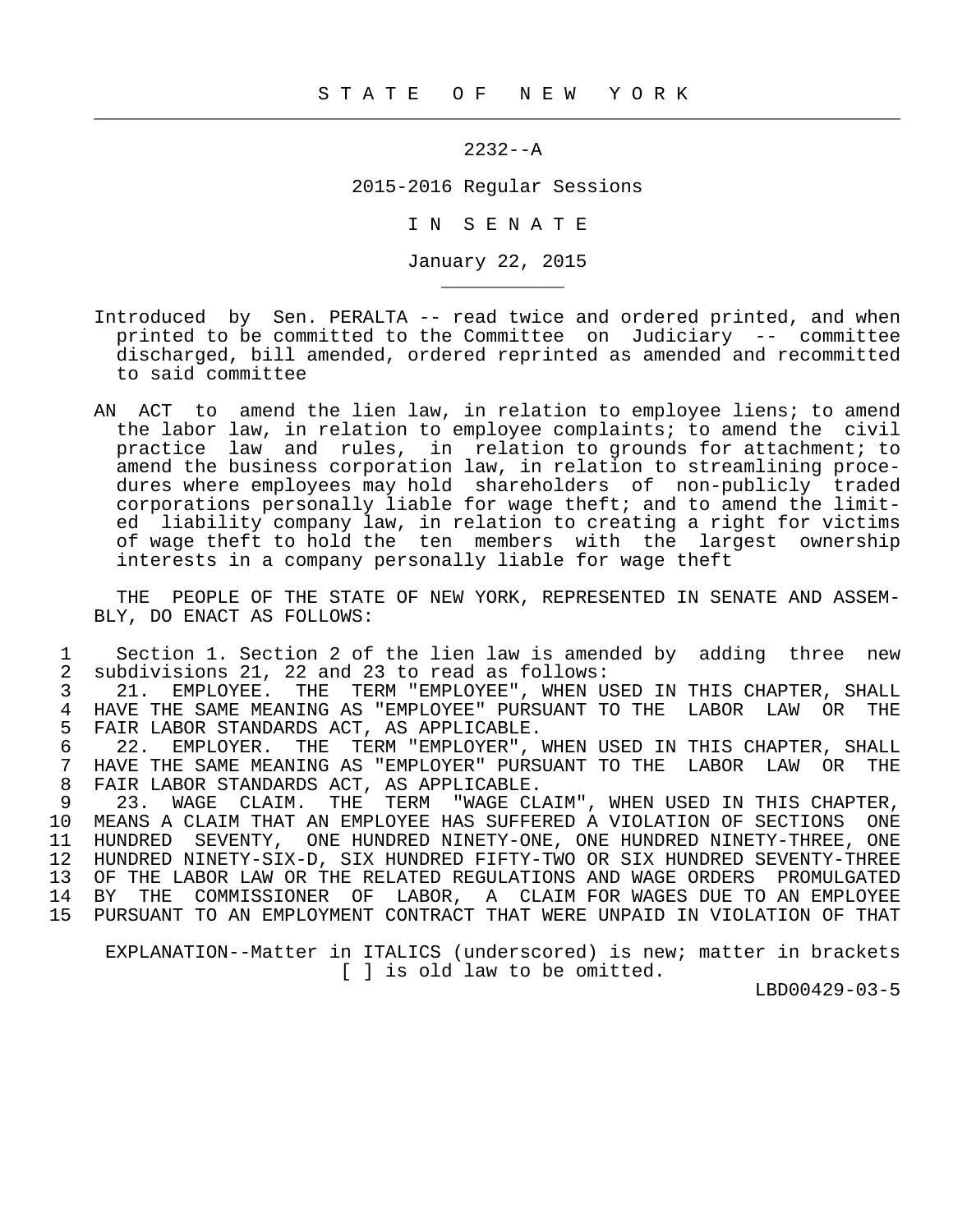1 CONTRACT, OR A CLAIM THAT AN EMPLOYEE HAS SUFFERED A VIOLATION OF 29<br>2 U.S.C. S 206. 2 U.S.C. S 206.<br>3 S 2. Secti

3 S 2. Section 3 of the lien law, as amended by chapter 137 of the laws<br>4 of 1985, is amended to read as follows: 4 of 1985, is amended to read as follows:

5 S 3. Mechanic's lien AND EMPLOYEE'S LIEN on [real] property. 1.<br>6 MECHANIC'S LIEN. A contractor, subcontractor, laborer, materialman, 6 MECHANIC'S LIEN. A contractor, subcontractor, laborer, materialman, 7 landscape gardener, nurseryman or person or corporation selling fruit or 8 ornamental trees, roses, shrubbery, vines and small fruits, who performs 9 labor or furnishes materials for the improvement of real property with<br>10 the consent or at the request of the owner thereof, or of his agent, 10 the consent or at the request of the owner thereof, or of his agent,<br>11 contractor or subcontractor, and any trust fund to which benefits and 11 contractor or subcontractor, and any trust fund to which benefits and<br>12 wage supplements are due or payable for the benefit of such laborers, 12 wage supplements are due or payable for the benefit of such laborers,<br>13 shall have a lien for the principal and interest, of the value, or the 13 shall have a lien for the principal and interest, of the value, or the<br>14 agreed price, of such labor, including benefits and wage supplements due agreed price, of such labor, including benefits and wage supplements due 15 or payable for the benefit of any laborer, or materials upon the real<br>16 property improved or to be improved and upon such improvement, from the 16 property improved or to be improved and upon such improvement, from the<br>17 time of filing a notice of such lien as prescribed in this chapter. 17 time of filing a notice of such lien as prescribed in this chapter.<br>18 Where the contract for an improvement is made with a husband or wife and 18 Where the contract for an improvement is made with a husband or wife and<br>19 the property belongs to the other or both, the husband or wife contract-19 the property belongs to the other or both, the husband or wife contract-<br>20 ing shall also be presumed to be the agent of the other, unless such 20 ing shall also be presumed to be the agent of the other, unless such<br>21 other having knowledge of the improvement shall, within ten days after 21 other having knowledge of the improvement shall, within ten days after<br>22 learning of the contract give the contractor written notice of his or 22 learning of the contract give the contractor written notice of his or<br>23 her refusal to consent to the improvement. Within the meaning of the her refusal to consent to the improvement. Within the meaning of the 23 The constant of the chapter, materials actually manufactured for but not<br>25 delivered to the real property, shall also be deemed to be materials 25 delivered to the real property, shall also be deemed to be materials

26 furnished.<br>27 2. EMPLO 27 2. EMPLOYEE'S LIEN. AN EMPLOYEE WHO HAS A WAGE CLAIM AS THAT TERM IS<br>28 DEFINED IN SUBDIVISION TWENTY-THREE OF SECTION TWO OF THIS CHAPTER SHALL 28 DEFINED IN SUBDIVISION TWENTY-THREE OF SECTION TWO OF THIS CHAPTER SHALL<br>29 HAVE A LIEN ON HIS EMPLOYER'S PROPERTY FOR THE VALUE OF THE WAGE CLAIM 29 HAVE A LIEN ON HIS EMPLOYER'S PROPERTY FOR THE VALUE OF THE WAGE CLAIM 30 ARISING OUT OF THE EMPLOYMENT, FROM THE TIME OF FILING A NOTICE OF SUCH<br>31 LIEN AS PRESCRIBED IN THIS CHAPTER. AN EMPLOYEE'S LIEN BASED ON A WAGE 31 LIEN AS PRESCRIBED IN THIS CHAPTER. AN EMPLOYEE'S LIEN BASED ON A WAGE<br>32 CLAIM MAY BE HAD AGAINST THE EMPLOYER'S REAL PROPERTY AND AGAINST ANY OF 32 CLAIM MAY BE HAD AGAINST THE EMPLOYER'S REAL PROPERTY AND AGAINST ANY OF<br>33 THE EMPLOYER'S PERSONAL PROPERTY THAT CAN BE SUFFICIENTLY DESCRIBED 33 THE EMPLOYER'S PERSONAL PROPERTY THAT CAN BE SUFFICIENTLY DESCRIBED<br>34 WITHIN THE MEANING OF SECTION 9-108 OF THE UNIFORM COMMERCIAL CODE, 34 WITHIN THE MEANING OF SECTION 9-108 OF THE UNIFORM COMMERCIAL CODE,<br>35 EXCEPT THAT AN EMPLOYEE'S LIEN SHALL NOT EXTEND TO ACCOUNTS OR GOODS AS 35 EXCEPT THAT AN EMPLOYEE'S LIEN SHALL NOT EXTEND TO ACCOUNTS OR GOODS AS<br>36 THOSE TERMS ARE DEFINED IN SECTION 9-102 OF THE UNIFORM COMMERCIAL CODE. THOSE TERMS ARE DEFINED IN SECTION 9-102 OF THE UNIFORM COMMERCIAL CODE. 37 S 3. Subdivisions 1 and 2 of section 4 of the lien law, subdivision 1<br>38 as amended by chapter 515 of the laws of 1929 and subdivision 2 as added 38 as amended by chapter 515 of the laws of 1929 and subdivision 2 as added<br>39 by chapter 704 of the laws of 1985, are amended to read as follows:

39 by chapter 704 of the laws of 1985, are amended to read as follows:<br>40 (1) [Such] A MECHANIC'S OR EMPLOYEE'S lien AND EMPLOYEE'S LIEN AG 40 (1) [Such] A MECHANIC'S OR EMPLOYEE'S lien AND EMPLOYEE'S LIEN AGAINST<br>41 REAL PROPERTY shall extend to the owner's right, title or interest in 41 REAL PROPERTY shall extend to the owner's right, title or interest in<br>42 the real property and improvements, existing at the time of filing the 42 the real property and improvements, existing at the time of filing the<br>43 notice of lien, or thereafter acquired, except as hereinafter in this 43 notice of lien, or thereafter acquired, except as hereinafter in this<br>44 article provided. If an owner assigns his interest in such real property 44 article provided. If an owner assigns his interest in such real property<br>45 by a general assignment for the benefit of creditors, within thirty days by a general assignment for the benefit of creditors, within thirty days 46 prior to such filing, the lien shall extend to the interest thus<br>47 assigned. If any part of the real property subjected to such lien be assigned. If any part of the real property subjected to such lien be 48 removed by the owner or by any other-person, at any time-before the<br>49 discharge thereof, such removal shall not affect the rights of the 49 discharge thereof, such removal shall not affect the rights of the<br>50 lienor, either in respect to the remaining real property, or the part so 50 lienor, either in respect to the remaining real property, or the part so<br>51 removed. If labor is performed for, or materials furnished to, a 51 removed. If labor is performed for, or materials furnished to, a<br>52 contractor or subcontractor for an improvement, the MECHANIC'S lien 52 contractor or subcontractor for an improvement, the MECHANIC'S lien<br>53 shall not be for a sum greater than the sum earned and unpaid on the 53 shall not be for a sum greater than the sum earned and unpaid on the<br>54 contract at the time of filing the notice of lien, and any sum subse-54 contract at the time of filing the notice of lien, and any sum subse-<br>55 quently earned thereon. In no case shall the owner be liable to pay by 55 quently earned thereon. In no case shall the owner be liable to pay by<br>56 reason of all MECHANIC'S liens created pursuant to this article a sum 56 reason of all MECHANIC'S liens created pursuant to this article a sum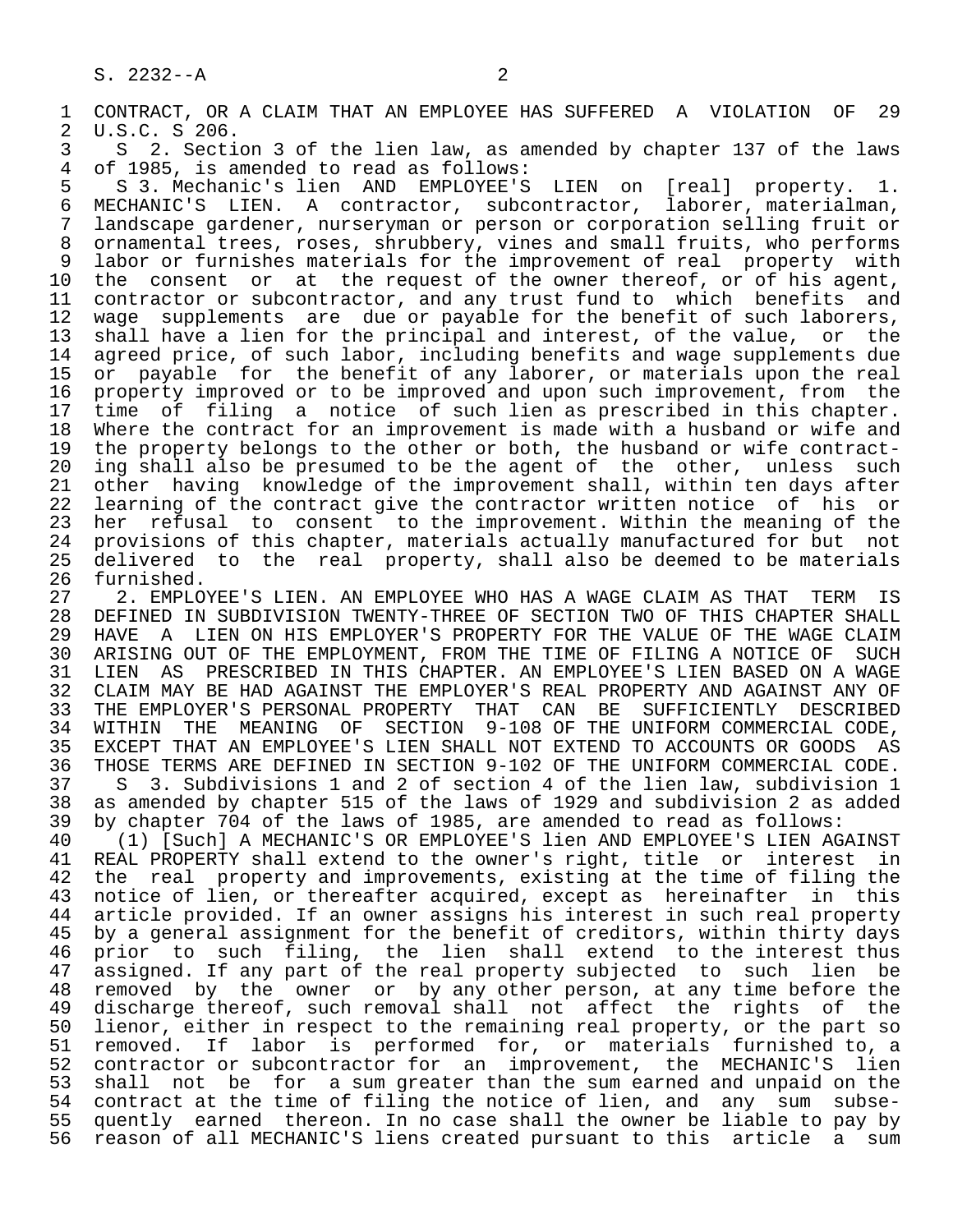2 remaining unpaid, at the time of filing notices of such liens, except as<br>3 hereinafter provided. 3 hereinafter provided.<br>4 (2) [Such] A MEC 4 (2) [Such] A MECHANIC'S OR EMPLOYEE'S lien shall not extend to the 5 owner's right, title or interest in real property and improvements, 6 existing at the time of filing the notice of lien if such lien arises 7 from the failure of a lessee of the right to explore, develop or produce 8 natural gas or oil, to pay for, compensate or render value for improve- 9 ments made with the consent or at the request of such lessee by a<br>10 contractor, subcontractor, materialman, equipment operator or owner, 10 contractor, subcontractor, materialman,<br>11 landscaper, nurseryman, or person or co 11 landscaper, nurseryman, or person or corporation who performs labor or<br>12 furnishes materials for the exploration, development, or production of 12 furnishes materials for the exploration, development, or production of<br>13 oil or natural gas or otherwise improves such leased property. Such 13 oil or natural gas or otherwise improves such leased property. Such<br>14 MECHANIC'S OR EMPLOYEE'S lien shall extend to the improvements made for MECHANIC'S OR EMPLOYEE'S lien shall extend to the improvements made for 15 the exploration, development and production of oil and natural gas, and<br>16 the working interest held by a lessee of the right to explore, develop 16 the working interest held by a lessee of the right to explore, develop 17 or produce oil and natural gas. 17 or produce oil and natural gas.<br>18 S 4. The opening paragraph or

18 S 4. The opening paragraph of section 4-a of the lien law, as amended<br>19 by chapter 696 of the laws of 1959, is amended to read as follows: 19 by chapter 696 of the laws of 1959, is amended to read as follows:<br>20 The proceeds of any insurance which by the terms of the polic

20 The proceeds of any insurance which by the terms of the policy are<br>21 payable to the owner of real property improved, and actually received or 21 payable to the owner of real property improved, and actually received or<br>22 to be received by him because of the destruction or removal by fire or 22 to be received by him because of the destruction or removal by fire or<br>23 other casualty of an improvement on which lienors have performed labor other casualty of an improvement on which lienors have performed labor 24 or services or for which they have furnished materials, OR UPON WHICH AN<br>25 EMPLOYEE HAS ESTABLISHED AN EMPLOYEE'S LIEN, shall after the owner has 25 EMPLOYEE HAS ESTABLISHED AN EMPLOYEE'S LIEN, shall after the owner has 26 been reimbursed therefrom for premiums paid by him, if any, for such<br>27 insurance, be subject to liens provided by this act to the same extent 27 insurance, be subject to liens provided by this act to the same extent<br>28 and in the same order of priority as the real property would have been 28 and in the same order of priority as the real property would have been<br>29 had such improvement not been so destroyed or removed. 29 had such improvement not been so destroyed or removed.<br>30 S 5. Subdivisions 1, 2 and 5 of section 9 of the li

30 S 5. Subdivisions 1, 2 and 5 of section 9 of the lien law, as amended<br>31 by chapter 515 of the laws of 1929, are amended to read as follows: 31 by chapter 515 of the laws of 1929, are amended to read as follows:<br>32 1. The name OF THE LIENOR, and EITHER THE residence of the lienor

32 1. The name OF THE LIENOR, and EITHER THE residence of the lienor OR<br>33 THE NAME AND BUSINESS ADDRESS OF THE LIENOR'S ATTORNEY, IF ANY; and if 33 THE NAME AND BUSINESS ADDRESS OF THE LIENOR'S ATTORNEY, IF ANY; and if<br>34 the lienor is a partnership or a corporation, the business address of 34 the lienor is a partnership or a corporation, the business address of<br>35 such firm, or corporation, the names of partners and principal place of 35 such firm, or corporation, the names of partners and principal place of<br>36 business, and if a foreign corporation, its principal place of business business, and if a foreign corporation, its principal place of business 37 within the state.<br>38 2. The name of

38 2. The name of the owner of the [real] property against whose interest<br>39 therein a lien is claimed, and the interest of the owner as far as known 39 therein a lien is claimed, and the interest of the owner as far as known<br>40 to the lienor. 40 to the lienor.<br>41 5. The amoun

41 5. The amount unpaid to the lienor for such labor or materials, OR THE 42 AMOUNT OF THE WAGE CLAIM IF A WAGE CLAIM IS THE BASIS FOR ESTABLISHMENT 42 AMOUNT OF THE WAGE CLAIM IF A WAGE CLAIM IS THE BASIS FOR ESTABLISHMENT 43 OF THE LIEN. 43 OF THE LIEN.<br>44 S 6. Subdi

44 S 6. Subdivision 1 of section 10 of the lien law, as amended by chap-<br>45 ter 367 of the laws of 2011, is amended to read as follows: ter 367 of the laws of 2011, is amended to read as follows:

46 1. (A) Notice of MECHANIC'S lien may be filed at any time during the<br>47 progress of the work and the furnishing of the materials, or, within progress of the work and the furnishing of the materials, or, within 48 eight months after the completion of the contract, or the final perform-<br>49 ance of the work, or the final furnishing of the materials, dating from 49 ance of the work, or the final furnishing of the materials, dating from<br>50 the last item of work performed or materials furnished; provided, howev-50 the last item of work performed or materials furnished; provided, howev-<br>51 er, that where the improvement is related to real property improved or 51 er, that where the improvement is related to real property improved or<br>52 to be improved with a single family dwelling, the notice of MECHANIC'S 52 to be improved with a single family dwelling, the notice of MECHANIC'S<br>53 lien may be filed at any time during the progress of the work and the 53 lien may be filed at any time during the progress of the work and the<br>54 furnishing of the materials, or, within four months after the completion 54 furnishing of the materials, or, within four months after the completion<br>55 of the contract, or the final performance of the work, or the final 55 of the contract, or the final performance of the work, or the final<br>56 furnishing of the materials, dating from the last item of work performed furnishing of the materials, dating from the last item of work performed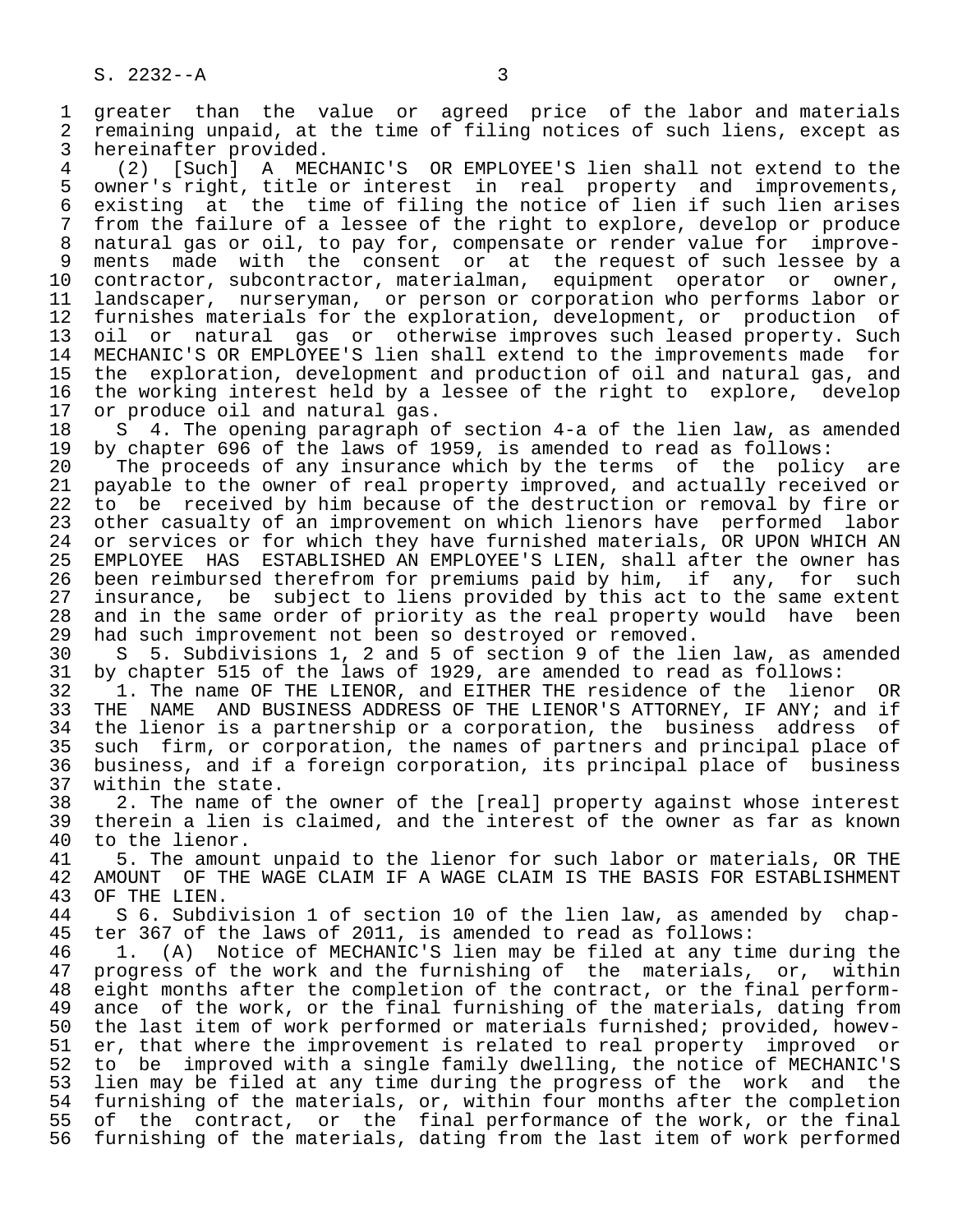1 or materials furnished; and provided further where the notice of MECHAN-<br>2 IC'S lien is for retainage, the notice of MECHANIC'S lien may be filed 2 IC'S lien is for retainage, the notice of MECHANIC'S lien may be filed<br>3 within ninety days after the date the retainage was due to be released; 3 within ninety days after the date the retainage was due to be released;<br>4 except that in the case of a MECHANIC'S lien by a real estate broker. 4 except that in the case of a MECHANIC'S lien by a real estate broker,<br>5 the notice of MECHANIC'S lien may be filed only after the performance of 5 the notice of MECHANIC'S lien may be filed only after the performance of<br>6 the brokerage services and execution of lease by both lessor and lessee 6 the brokerage services and execution of lease by both lessor and lessee<br>7 and only if a copy of the alleged written agreement of employment or 7 and only if a copy of the alleged written agreement of employment or<br>8 compensation is annexed to the notice of lien, provided that where the 8 compensation is annexed to the notice of lien, provided that where the<br>9 payment pursuant to the written agreement of employment or compensation 9 payment pursuant to the written agreement of employment or compensation<br>10 is to be made in installments, then a notice of lien may be filed within 10 is to be made in installments, then a notice of lien may be filed within<br>11 eight months after the final payment is due, but in no event later than 11 eight months after the final payment is due, but in no event later than<br>12 a date five years after the first payment was made. For purposes of this 12 a date five years after the first payment was made. For purposes of this<br>13 section, the term "single family dwelling" shall not include a dwelling 13 section, the term "single family dwelling" shall not include a dwelling unit which is a part of a subdivision that has been filed with a munici-15 pality in which the subdivision is located when at the time the lien is<br>16 filed, such property in the subdivision is owned by the developer for 16 filed, such property in the subdivision is owned by the developer for<br>17 purposes other than his personal residence. For purposes of this 17 purposes other than his personal residence. For purposes of this<br>18 section, "developer" shall mean and include any private individual, 18 section, "developer" shall mean and include any private individual,<br>19 partnership, trust or corporation which improves two or more parcels of 19 partnership, trust or corporation which improves two or more parcels of<br>20 real property with single family dwellings pursuant to a common scheme 20 real property with single family dwellings pursuant to a common scheme<br>21 or plan. [The]

21 or plan. [The]<br>22 (B) NOTICE O 22 (B) NOTICE OF EMPLOYEE'S LIEN MAY BE FILED AT ANY TIME NOT LATER THAN<br>23 SIX YEARS FOLLOWING THE END OF THE EMPLOYMENT GIVING RISE TO THE WAGE 23 SIX YEARS FOLLOWING THE END OF THE EMPLOYMENT GIVING RISE TO THE WAGE 24 CLAIM. 24 CLAIM.<br>25 (C)

(C) A notice of lien, OTHER THAN FOR A LIEN ON PERSONAL PROPERTY, must 26 be filed in the clerk's office of the county where the property is situ- 27 ated. If such property is situated in two or more counties, the notice<br>28 of lien shall be filed in the office of the clerk of each of such coun-28 of lien shall be filed in the office of the clerk of each of such coun-<br>29 ties. The county clerk of each county shall provide and keep a book to 29 ties. The county clerk of each county shall provide and keep a book to<br>30 be called the "lien docket." which shall be suitably ruled in columns 30 be called the "lien docket," which shall be suitably ruled in columns<br>31 headed "owners." "lienors." "lienor's attorney." "property." "amount." 31 headed "owners," "lienors," "lienor's attorney," "property," "amount,"<br>32 "time of filing," "proceedings had," in each of which he shall enter the 32 "time of filing," "proceedings had," in each of which he shall enter the<br>33 particulars of the notice, properly belonging therein. The date, hour 33 particulars of the notice, properly belonging therein. The date, hour<br>34 and minute of the filing of each notice of lien shall be entered in the 34 and minute of the filing of each notice of lien shall be entered in the<br>35 proper column. Except where the county clerk maintains a block index. 35 proper column. Except where the county clerk maintains a block index,<br>36 the names of the owners shall be arranged in such book in alphabetical the names of the owners shall be arranged in such book in alphabetical 37 order. The validity of the lien and the right to file a notice thereof<br>38 shall not be affected by the death of the owner before notice of the 38 shall not be affected by the death of the owner before notice of the<br>39 lien is filed. A NOTICE OF EMPLOYEE'S LIEN ON PERSONAL PROPERTY MUST BE 39 lien is filed. A NOTICE OF EMPLOYEE'S LIEN ON PERSONAL PROPERTY MUST BE<br>40 FILED, TOGETHER WITH A FINANCING STATEMENT, IN THE FILING OFFICE AS SET 40 FILED, TOGETHER WITH A FINANCING STATEMENT, IN THE FILING OFFICE AS SET<br>41 FORTH IN SECTION 9-501 OF THE UNIFORM COMMERCIAL CODE. 41 FORTH IN SECTION 9-501 OF THE UNIFORM COMMERCIAL CODE.<br>42 S 7. Section 11 of the lien law, as amended by chapt

42 S 7. Section 11 of the lien law, as amended by chapter 147 of the laws<br>43 of 1996, is amended to read as follows: 43 of 1996, is amended to read as follows:<br>44 S 11. Service of copy of notice of li

44 S 11. Service of copy of notice of lien. 1. Within five days before<br>45 or thirty days after filing the notice of A MECHANIC'S lien, the lienor 45 or thirty days after filing the notice of A MECHANIC'S lien, the lienor 46 shall serve a copy of such notice upon the owner, if a natural person,<br>47 (a) by delivering the same to him personally, or if the owner cannot be 47 (a) by delivering the same to him personally, or if the owner cannot be 48 found, to his agent or attorney, or (b) by leaving it at his last known 48 found, to his agent or attorney, or (b) by leaving it at his last known<br>49 place of residence in the city or town in which the real property or 49 place of residence in the city or town in which the real property or<br>50 some part thereof is situated, with a person of suitable age and 50 some part thereof is situated, with a person of suitable age and<br>51 discretion, or (c) by registered or certified mail addressed to his last 51 discretion, or (c) by registered or certified mail addressed to his last<br>52 known place of residence, or (d) if such owner has no such residence in 52 known place of residence, or (d) if such owner has no such residence in 53 such city or town, or cannot be found, and he has no agent or attorney. 53 such city or town, or cannot be found, and he has no agent or attorney,<br>54 by affixing a copy thereof conspicuously on such property, between the 54 by affixing a copy thereof conspicuously on such property, between the<br>55 hours of nine o'clock in the forenoon and four o'clock in the afternoon; 55 hours of nine o'clock in the forenoon and four o'clock in the afternoon;<br>56 if the owner be a corporation, said service shall be made (i) by delivif the owner be a corporation, said service shall be made (i) by deliv-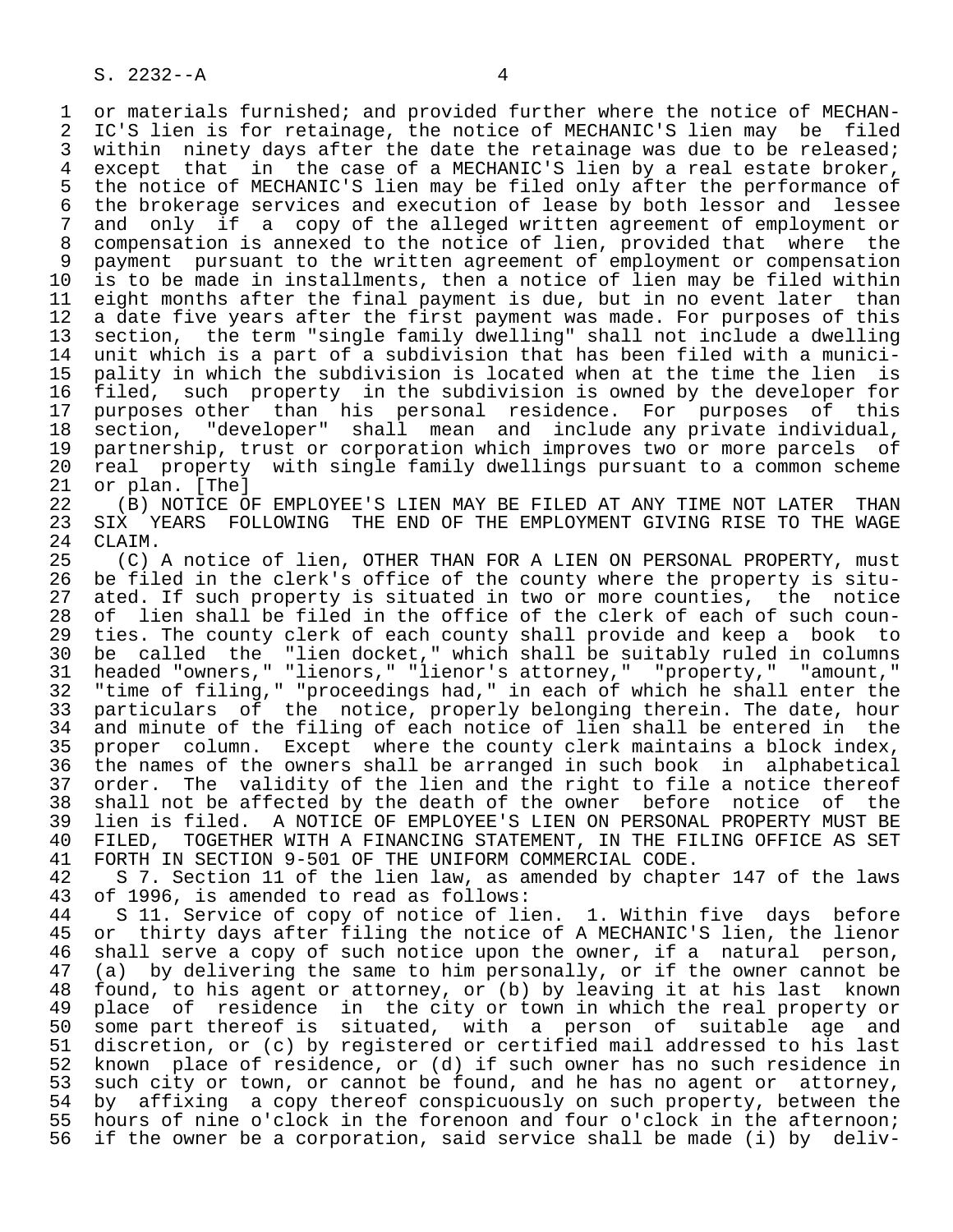1 ering such copy to and leaving the same with the president, vice-presi-<br>2 dent, secretary or clerk to the corporation, the cashier, treasurer or a 2 dent, secretary or clerk to the corporation, the cashier, treasurer or a<br>3 director or managing agent thereof, personally, within the state, or director or managing agent thereof, personally, within the state, or 4 (ii) if such officer cannot be found within the state by affixing a copy<br>5 thereof conspicuously on such property between the hours of nine o'clock 5 thereof conspicuously on such property between the hours of nine o'clock<br>6 in the forenoon and four o'clock in the afternoon, or (iii) by regis- 6 in the forenoon and four o'clock in the afternoon, or (iii) by regis- 7 tered or certified mail addressed to its last known place of business. 8 Failure to file proof of such a service with the county clerk within<br>9 thirty-five days after the notice of lien is filed shall terminate the 9 thirty-five days after the notice of lien is filed shall terminate the<br>10 notice as a lien. Until service of the notice has been made, as above 10 notice as a lien. Until service of the notice has been made, as above<br>11 provided, an owner, without knowledge of the lien, shall be protected in 11 provided, an owner, without knowledge of the lien, shall be protected in<br>12 any payment made in good faith to any contractor or other person claim-12 any payment made in good faith to any contractor or other person claim-<br>13 ing a lien.

13 ing a lien.<br>14 2. WITHI 2. WITHIN FIVE DAYS BEFORE OR THIRTY DAYS AFTER FILING THE NOTICE OF 15 AN EMPLOYEE'S LIEN, THE LIENOR SHALL SERVE A COPY OF SUCH NOTICE UPON<br>16 THE EMPLOYER, IF A NATURAL PERSON, (A) BY DELIVERING THE SAME TO HIM 16 THE EMPLOYER, IF A NATURAL PERSON, (A) BY DELIVERING THE SAME TO HIM<br>17 PERSONALLY, OR IF THE EMPLOYER CANNOT BE FOUND, TO HIS AGENT OR ATTOR-17 PERSONALLY, OR IF THE EMPLOYER CANNOT BE FOUND, TO HIS AGENT OR ATTOR-<br>18 NEY, OR (B) BY LEAVING IT AS HIS LAST KNOWN PLACE OF RESIDENCE OR BUSI-18 NEY, OR (B) BY LEAVING IT AS HIS LAST KNOWN PLACE OF RESIDENCE OR BUSI-<br>19 NESS, WITH A PERSON OF SUITABLE AGE AND DISCRETION, OR (C) BY REGISTERED 19 NESS, WITH A PERSON OF SUITABLE AGE AND DISCRETION, OR (C) BY REGISTERED 20 OR CERTIFIED MAIL ADDRESSED TO HIS LAST KNOWN PLACE OF RESIDENCE OR<br>21 BUSINESS, OR (D) IF SUCH EMPLOYER OWNS REAL PROPERTY, BY AFFIXING A COPY 21 BUSINESS, OR (D) IF SUCH EMPLOYER OWNS REAL PROPERTY, BY AFFIXING A COPY<br>22 THEREOF CONSPICUOUSLY ON SUCH PROPERTY, BETWEEN THE HOURS OF NINE 22 THEREOF CONSPICUOUSLY ON SUCH PROPERTY, BETWEEN THE HOURS OF NINE<br>23 O'CLOCK IN THE FORENOON AND FOUR O'CLOCK IN THE AFTERNOON; IF THE 23 O'CLOCK IN THE FORENOON AND FOUR O'CLOCK IN THE AFTERNOON; IF THE 24 EMPLOYER BE A CORPORATION, SAID SERVICE SHALL BE MADE (I) BY DELIVERING<br>25 SUCH COPY TO AND LEAVING THE SAME WITH THE PRESIDENT. VICE-PRESIDENT. 25 SUCH COPY TO AND LEAVING THE SAME WITH THE PRESIDENT, VICE-PRESIDENT, 26 SECRETARY OR CLERK TO THE CORPORATION, THE CASHIER, TREASURER OR A<br>27 DIRECTOR OR MANAGING AGENT THEREOF, PERSONALLY, WITHIN THE STATE, OR 27 DIRECTOR OR MANAGING AGENT THEREOF, PERSONALLY, WITHIN THE STATE, OR<br>28 (II) IF SUCH OFFICER CANNOT BE FOUND WITHIN THE STATE BY AFFIXING A COPY 28 (II) IF SUCH OFFICER CANNOT BE FOUND WITHIN THE STATE BY AFFIXING A COPY<br>29 THEREOF CONSPICUOUSLY ON SUCH PROPERTY BETWEEN THE HOURS OF NINE O'CLOCK 29 THEREOF CONSPICUOUSLY ON SUCH PROPERTY BETWEEN THE HOURS OF NINE O'CLOCK<br>30 IN THE FORENOON AND FOUR O'CLOCK IN THE AFTERNOON, OR (III) BY REGIS-30 IN THE FORENOON AND FOUR O'CLOCK IN THE AFTERNOON, OR (III) BY REGIS-<br>31 TERED OR CERTIFIED MAIL ADDRESSED TO ITS LAST KNOWN PLACE OF BUSINESS. 31 TERED OR CERTIFIED MAIL ADDRESSED TO ITS LAST KNOWN PLACE OF BUSINESS,<br>32 OR (IV) BY DELIVERY TO THE SECRETARY OF THE DEPARTMENT OF STATE IN THE 32 OR (IV) BY DELIVERY TO THE SECRETARY OF THE DEPARTMENT OF STATE IN THE 33 SAME MANNER AS REOUIRED BY PARAGRAPH ONE OF SUBDIVISION (B) OF SECTION 33 SAME MANNER AS REQUIRED BY PARAGRAPH ONE OF SUBDIVISION (B) OF SECTION<br>34 306 OF THE BUSINESS CORPORATION LAW. FAILURE TO FILE PROOF OF SUCH A 34 306 OF THE BUSINESS CORPORATION LAW. FAILURE TO FILE PROOF OF SUCH A<br>35 SERVICE WITH THE COUNTY CLERK WITHIN THIRTY-FIVE DAYS AFTER THE NOTICE 35 SERVICE WITH THE COUNTY CLERK WITHIN THIRTY-FIVE DAYS AFTER THE NOTICE<br>36 OF LIEN IS FILED SHALL TERMINATE THE NOTICE AS A LIEN. UNTIL SERVICE OF OF LIEN IS FILED SHALL TERMINATE THE NOTICE AS A LIEN. UNTIL SERVICE OF 37 THE NOTICE HAS BEEN MADE, AS ABOVE PROVIDED, AN OWNER, WITHOUT KNOWLEDGE<br>38 OF THE LIEN, SHALL BE PROTECTED IN ANY PAYMENT MADE IN GOOD FAITH TO ANY 38 OF THE LIEN, SHALL BE PROTECTED IN ANY PAYMENT MADE IN GOOD FAITH TO ANY SANGLET OF ANY SANGLET AND SERIES OF THE PERSON CLAIMING A LIEN. 39 OTHER PERSON CLAIMING A LIEN.<br>40 S 8. Section 11-b of the li

 40 S 8. Section 11-b of the lien law, as amended by chapter 147 of the 41 laws of 1996, is amended to read as follows:

42 S 11-b. Copy of notice of MECHANIC'S lien to a contractor or subcon-<br>43 tractor. Within five days before or thirty days after filing a notice 43 tractor. Within five days before or thirty days after filing a notice<br>44 of MECHANIC'S lien in accordance with section ten of this chapter or the 44 of MECHANIC'S lien in accordance with section ten of this chapter or the<br>45 filing of an amendment of notice of MECHANIC'S lien in accordance with 45 filing of an amendment of notice of MECHANIC'S lien in accordance with 46 section twelve-a of this chapter the lienor shall serve a copy of such<br>47 notice or amendment by certified mail on the contractor, subcontractor, 47 notice or amendment by certified mail on the contractor, subcontractor, 48 assignee or legal representative for whom he was employed or to whom he<br>49 furnished materials or if the lienor is a contractor or subcontractor to 49 furnished materials or if the lienor is a contractor or subcontractor to<br>50 the person, firm or corporation with whom the contract was made. A 50 the person, firm or corporation with whom the contract was made. A<br>51 lienor having a direct contractual relationship with a subcontractor or 1ienor having a direct contractual relationship with a subcontractor or 52 a sub-subcontractor but not with a contractor shall also serve a copy of<br>53 such notice or amendment by certified mail to the contractor. Failure to 53 such notice or amendment by certified mail to the contractor. Failure to<br>54 file proof of such a service with the county clerk within thirty-five file proof of such a service with the county clerk within thirty-five 55 days after the notice of lien is filed shall terminate the notice as a<br>56 lien. Any lienor, or a person acting on behalf of a lienor, who fails to lien. Any lienor, or a person acting on behalf of a lienor, who fails to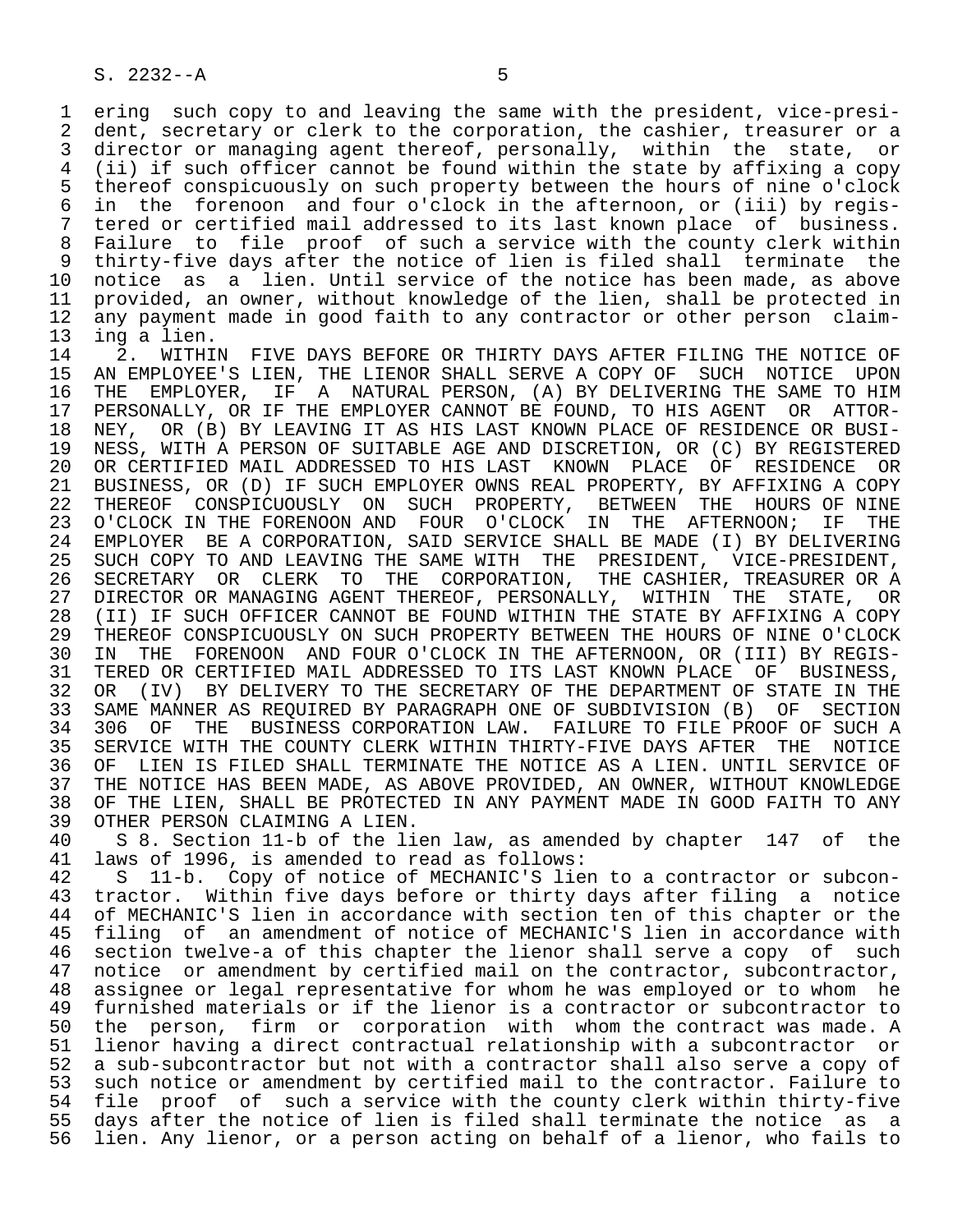1 serve a copy of the notice of MECHANIC'S lien as required by this<br>2 section shall be liable for reasonable attorney's fees, costs and 2 section shall be liable for reasonable attorney's fees, costs and<br>3 expenses, as determined by the court, incurred in obtaining such copy. 3 expenses, as determined by the court, incurred in obtaining such copy.<br>4 S 9. Subdivision 1 of section 12-a of the lien law, as amended

4 S 9. Subdivision 1 of section 12-a of the lien law, as amended by<br>5 chapter 1048 of the laws of 1971, is amended to read as follows: 5 chapter 1048 of the laws of 1971, is amended to read as follows:<br>6 1. Within sixty days after the original filing, a lienor may a 6 1. Within sixty days after the original filing, a lienor may amend his 7 lien upon twenty days notice to existing lienors, mortgagees and the<br>8 owner, provided that no action or proceeding to enforce or cancel the 8 owner, provided that no action or proceeding to enforce or cancel the<br>9 mechanics' lien OR EMPLOYEE'S LIEN has been brought in the interim. 9 mechanics' lien OR EMPLOYEE'S LIEN has been brought in the interim,<br>10 where the purpose of the amendment is to reduce the amount of the lien. 10 where the purpose of the amendment is to reduce the amount of the lien,<br>11 except the question of wilful exaggeration shall survive such amendment. 11 except the question of wilful exaggeration shall survive such amendment.<br>12 S 10. Subdivision 1 of section 13 of the lien law, as amended by chap-

12 S 10. Subdivision 1 of section 13 of the lien law, as amended by chap-<br>13 ter 878 of the laws of 1947, is amended to read as follows:

13 ter 878 of the laws of 1947, is amended to read as follows:<br>14 (1) [A] AN EMPLOYEE'S LIEN, OR A lien for materials furni 14 (1) [A] AN EMPLOYEE'S LIEN, OR A lien for materials furnished or labor 15 performed in the improvement of real property, shall have priority over 16 a conveyance, mortgage, judgment or other claim against such property<br>17 not recorded, docketed or filed at the time of the filing of the notice 17 not recorded, docketed or filed at the time of the filing of the notice<br>18 of such lien, except as hereinafter in this chapter provided; over 18 of such lien, except as hereinafter in this chapter provided; over<br>19 advances made upon any mortgage or other encumbrance thereon after such 19 advances made upon any mortgage or other encumbrance thereon after such<br>20 filing, except as hereinafter in this article provided; and over the 20 filing, except as hereinafter in this article provided; and over the<br>21 claim of a creditor who has not furnished materials or performed labor 21 claim of a creditor who has not furnished materials or performed labor<br>22 upon such property, if such property has been assigned by the owner by a 22 upon such property, if such property has been assigned by the owner by a<br>23 general assignment for the benefit of creditors, within thirty days 23 general assignment for the benefit of creditors, within thirty days<br>24 before the filing of either of such notices; and also over an attachment 24 before the filing of either of such notices; and also over an attachment<br>25 hereafter issued or a money judgment hereafter recovered upon a claim, hereafter issued or a money judgment hereafter recovered upon a claim, 26 which, in whole or in part, was not for materials furnished, labor<br>27 performed or moneys advanced for the improvement of such real property; 27 performed or moneys advanced for the improvement of such real property;<br>28 and over any claim or lien acquired in any proceedings upon such judg- 28 and over any claim or lien acquired in any proceedings upon such judg- 29 ment. Such liens shall also have priority over advances made upon a<br>30 contract by an owner for an improvement of real property which contains 30 contract by an owner for an improvement of real property which contains<br>31 an option to the contractor, his successor or assigns to purchase the 31 an option to the contractor, his successor or assigns to purchase the<br>32 property, if such advances were made after the time when the labor began 32 property, if such advances were made after the time when the labor began<br>33 or the first item of material was furnished, as stated in the notice of 33 or the first item of material was furnished, as stated in the notice of<br>34 lien. If several buildings are demolished, erected, altered or repaired, 34 lien. If several buildings are demolished, erected, altered or repaired,<br>35 or several pieces or parcels of real property are improved, under one 35 or several pieces or parcels of real property are improved, under one<br>36 contract, and there are conflicting liens thereon, each lienor shall contract, and there are conflicting liens thereon, each lienor shall 37 have priority upon the particular part of the real property or upon the<br>38 particular building or premises where his labor is performed or his 38 particular building or premises where his labor is performed or his 39 materials are used. Persons shall have no priority on account of the<br>40 time of filing their respective notices of liens, but all liens shall be 40 time of filing their respective notices of liens, but all liens shall be<br>41 on a parity except as hereinafter in section fifty-six of this chapter 41 on a parity except as hereinafter in section fifty-six of this chapter<br>42 provided; and except that in all cases laborers for daily or weekly 42 provided; and except that in all cases laborers for daily or weekly<br>43 wages WITH A MECHANIC'S LIEN, AND EMPLOYEES WITH AN EMPLOYEE'S LIEN, 43 wages WITH A MECHANIC'S LIEN, AND EMPLOYEES WITH AN EMPLOYEE'S LIEN,<br>44 shall have preference over all other claimants under this article.

44 shall have preference over all other claimants under this article.<br>45 S 11. Section 17 of the lien law, as amended by chapter 324 o 45 S 11. Section 17 of the lien law, as amended by chapter 324 of the 46 laws of 2000, is amended to read as follows: 46 laws of 2000, is amended to read as follows:

 47 S 17. Duration of lien. 1. (A) No MECHANIC'S lien specified in this 48 article shall be a lien for a longer period than one year after the 49 notice of lien has been filed, unless within that time an action is<br>50 commenced to foreclose the lien, and a notice of the pendency of such 50 commenced to foreclose the lien, and a notice of the pendency of such<br>51 action, whether in a court of record or in a court not of record, is 51 action, whether in a court of record or in a court not of record, is<br>52 filed with the county clerk of the county in which the notice of lien is 52 filed with the county clerk of the county in which the notice of lien is<br>53 filed, containing the names of the parties to the action, the object of 53 filed, containing the names of the parties to the action, the object of<br>54 the action, a brief description of the real property affected thereby, 54 the action, a brief description of the real property affected thereby,<br>55 and the time of filing the notice of lien; or unless an extension to 55 and the time of filing the notice of lien; or unless an extension to<br>56 such lien, except for a lien on real property improved or to be improved such lien, except for a lien on real property improved or to be improved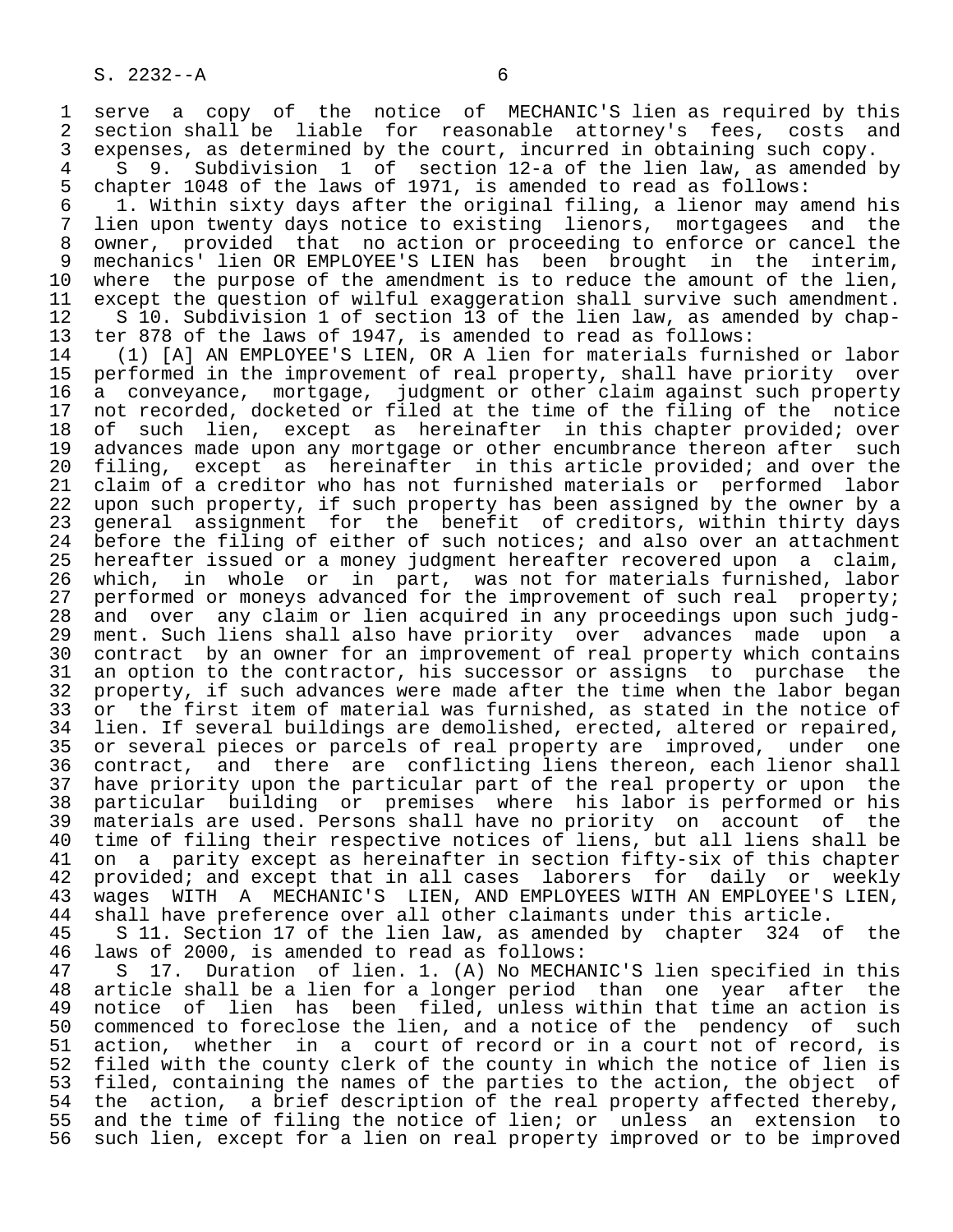1 with a single family dwelling, is filed with the county clerk of the<br>2 county in which the notice of lien is filed within one year from the 2 county in which the notice of lien is filed within one year from the<br>3 filing of the original notice of lien, continuing such lien and such 3 filing of the original notice of lien, continuing such lien and such 4 lien shall be redocketed as of the date of filing such extension. Such<br>5 extension shall contain the names of the lienor and the owner of the 5 extension shall contain the names of the lienor and the owner of the<br>6 real property against whose interest therein such lien is claimed, a 6 real property against whose interest therein such lien is claimed, a<br>7 brief description of the real property affected by such lien, the amount brief description of the real property affected by such lien, the amount 8 of such lien, and the date of filing the notice of lien. No lien shall<br>9 be continued by such extension for more than one year from the filing 9 be continued by such extension for more than one year from the filing<br>10 thereof. In the event an action is not commenced to foreclose the lien 10 thereof. In the event an action is not commenced to foreclose the lien<br>11 within such extended period, such lien shall be extinguished unless an 11 within such extended period, such lien shall be extinguished unless an<br>12 order be granted by a court of record or a judge or justice thereof, 12 order be granted by a court of record or a judge or justice thereof, 13 continuing such lien, and such lien shall be redocketed as of the date 14 of granting such order and a statement made that such lien is continued 15 by virtue of such order. A lien on real property improved or to be 16 improved with a single family dwelling may only be extended by an order<br>17 of a court of record, or a judge or justice thereof. No lien shall be 17 of a court of record, or a judge or justice thereof. No lien shall be<br>18 continued by court order for more than one year from the granting there-18 continued by court order for more than one year from the granting there-<br>19 of, but a new order and entry may be made in each of two successive 19 of, but a new order and entry may be made in each of two successive<br>20 years. If a lienor is made a party defendant in an action to enforce 20 years. If a lienor is made a party defendant in an action to enforce<br>21 another lien, and the plaintiff or such defendant has filed a notice of 21 another lien, and the plaintiff or such defendant has filed a notice of<br>22 the pendency of the action within the time prescribed in this section, 22 the pendency of the action within the time prescribed in this section,<br>23 the lien of such defendant is thereby continued. Such action shall be 23 the lien of such defendant is thereby continued. Such action shall be<br>24 deemed an action to enforce the lien of such defendant lienor. The fail-24 deemed an action to enforce the lien of such defendant lienor. The fail-<br>25 ure to file a notice of pendency of action shall not abate the action as ure to file a notice of pendency of action shall not abate the action as 26 to any person liable for the payment of the debt specified in the notice<br>27 of lien, and the action may be prosecuted to judgment against such 27 of lien, and the action may be prosecuted to judgment against such<br>28 person. The provisions of this section in regard to continuing liens 28 person. The provisions of this section in regard to continuing liens<br>29 shall apply to liens discharged by deposit or by order on the filing of 29 shall apply to liens discharged by deposit or by order on the filing of<br>20 an undertaking. Where a lien is discharged by deposit or by order, a 30 an undertaking. Where a lien is discharged by deposit or by order, a<br>31 notice of pendency of action shall not be filed. 31 notice of pendency of action shall not be filed.<br>32 (B) A lien, the duration of which has been ext

32 (B) A lien, the duration of which has been extended by the filing of a<br>33 notice of the pendency of an action as above provided, shall neverthe-33 notice of the pendency of an action as above provided, shall neverthe-<br>34 less terminate as a lien after such notice has been canceled as provided 34 less terminate as a lien after such notice has been canceled as provided<br>35 in section sixty-five hundred fourteen of the civil practice law and 35 in section sixty-five hundred fourteen of the civil practice law and<br>36 rules or has ceased to be effective as constructive notice as provided rules or has ceased to be effective as constructive notice as provided 37 in section sixty-five hundred thirteen of the civil practice law and 38 rules.<br>39 2. (

 39 2. (A) NO EMPLOYEE'S LIEN ON REAL PROPERTY SHALL BE A LIEN FOR A LONG- 40 ER PERIOD THAN ONE YEAR AFTER THE NOTICE OF LIEN HAS BEEN FILED, UNLESS<br>41 AN EXTENSION TO SUCH LIEN IS FILED WITH THE COUNTY CLERK OF THE COUNTY 41 AN EXTENSION TO SUCH LIEN IS FILED WITH THE COUNTY CLERK OF THE COUNTY<br>42 IN WHICH THE NOTICE OF LIEN IS FILED WITHIN ONE YEAR FROM THE FILING OF 42 IN WHICH THE NOTICE OF LIEN IS FILED WITHIN ONE YEAR FROM THE FILING OF<br>43 THE ORIGINAL NOTICE OF LIEN, CONTINUING SUCH LIEN AND SUCH LIEN SHALL BE 43 THE ORIGINAL NOTICE OF LIEN, CONTINUING SUCH LIEN AND SUCH LIEN SHALL BE<br>44 REDOCKETED AS OF THE DATE OF FILING SUCH EXTENSION. SUCH EXTENSION SHALL 44 REDOCKETED AS OF THE DATE OF FILING SUCH EXTENSION. SUCH EXTENSION SHALL<br>45 CONTAIN THE NAMES OF THE LIENOR AND THE OWNER OF THE REAL PROPERTY 45 CONTAIN THE NAMES OF THE LIENOR AND THE OWNER OF THE REAL PROPERTY 46 AGAINST WHOSE INTEREST THEREIN SUCH LIEN IS CLAIMED, A BRIEF DESCRIPTION<br>47 OF THE PROPERTY AFFECTED BY SUCH LIEN, THE AMOUNT OF SUCH LIEN, AND THE 47 OF THE PROPERTY AFFECTED BY SUCH LIEN, THE AMOUNT OF SUCH LIEN, AND THE 48 DATE OF FILING THE NOTICE OF LIEN. NO LIEN SHALL BE CONTINUED BY SUCH 48 DATE OF FILING THE NOTICE OF LIEN. NO LIEN SHALL BE CONTINUED BY SUCH<br>49 EXTENSION FOR MORE THAN ONE YEAR FROM THE FILING THEREOF. IN THE EVENT 49 EXTENSION FOR MORE THAN ONE YEAR FROM THE FILING THEREOF. IN THE EVENT<br>50 AN ACTION IS NOT COMMENCED TO OBTAIN JUDGMENT ON THE WAGE CLAIM OR TO 50 AN ACTION IS NOT COMMENCED TO OBTAIN JUDGMENT ON THE WAGE CLAIM OR TO<br>51 FORECLOSE THE LIEN WITHIN SUCH EXTENDED PERIOD, SUCH LIEN SHALL BE 51 FORECLOSE THE LIEN WITHIN SUCH EXTENDED PERIOD, SUCH LIEN SHALL BE<br>52 EXTINGUISHED UNLESS AN ORDER BE GRANTED BY A COURT OF RECORD OR A JUDGE 52 EXTINGUISHED UNLESS AN ORDER BE GRANTED BY A COURT OF RECORD OR A JUDGE<br>53 OR JUSTICE THEREOF, CONTINUING SUCH LIEN, AND SUCH LIEN SHALL BE REDOCK-53 OR JUSTICE THEREOF, CONTINUING SUCH LIEN, AND SUCH LIEN SHALL BE REDOCK-<br>54 ETED AS OF THE DATE OF GRANTING SUCH ORDER AND A STATEMENT MADE THAT 54 ETED AS OF THE DATE OF GRANTING SUCH ORDER AND A STATEMENT MADE THAT<br>55 SUCH LIEN IS CONTINUED BY VIRTUE OF SUCH ORDER. SUCH LIEN IS CONTINUED BY VIRTUE OF SUCH ORDER.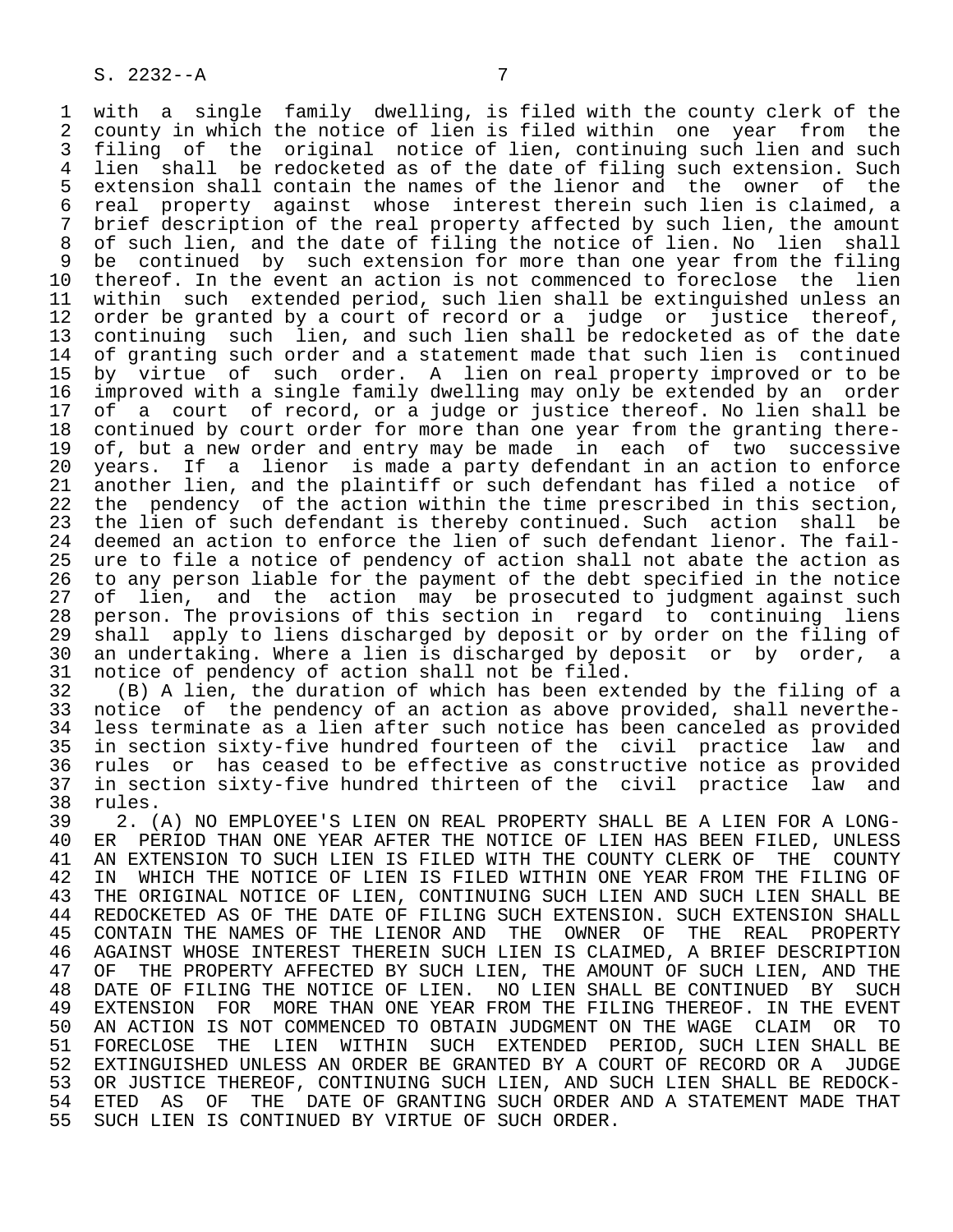1 (B) NO EMPLOYEE'S LIEN ON PERSONAL PROPERTY SHALL BE A LIEN FOR A 2 LONGER PERIOD THAN ONE YEAR AFTER THE FINANCING STATEMENT HAS BEEN<br>3 RECORDED, UNLESS AN EXTENSION TO SUCH LIEN, IS FILED WITH THE FILING RECORDED, UNLESS AN EXTENSION TO SUCH LIEN, IS FILED WITH THE FILING 4 OFFICE IN WHICH THE FINANCING STATEMENT IS REQUIRED TO BE FILED PURSUANT<br>5 TO SECTION 9-501 OF THE UNIFORM COMMERCIAL CODE WITHIN ONE YEAR FROM THE 5 TO SECTION 9-501 OF THE UNIFORM COMMERCIAL CODE WITHIN ONE YEAR FROM THE 51 ORIGINAL FINANCING STATEMENT. CONTINUING SUCH LIEN. SUCH 6 FILING OF THE ORIGINAL FINANCING STATEMENT, CONTINUING SUCH LIEN. SUCH<br>7 EXTENSION SHALL CONTAIN THE NAMES OF THE LIENOR AND THE OWNER OF THE 7 EXTENSION SHALL CONTAIN THE NAMES OF THE LIENOR AND THE OWNER OF THE 8 PROPERTY AGAINST WHOSE INTEREST-THEREIN-SUCH-LIEN-IS-CLAIMED, A-BRIEF (1999) 8- 19 AGAINST WHOSE INTERET THE<br>19 DESCRIPTION OF THE PRIOR FINANCING-STATEMENT-TO-BE EXTENDED, AND THE 9 DESCRIPTION OF THE PRIOR FINANCING STATEMENT TO BE EXTENDED, AND THE 10 DATE OF FILING THE PRIOR FINANCING STATEMENT. NO LIEN SHALL BE CONTIN-<br>11 UED BY SUCH EXTENSION FOR MORE THAN ONE YEAR FROM THE FILING THEREOF. IN 11 UED BY SUCH EXTENSION FOR MORE THAN ONE YEAR FROM THE FILING THEREOF. IN<br>12 THE EVENT AN ACTION IS NOT COMMENCED TO OBTAIN JUDGMENT ON THE WAGE 12 THE EVENT AN ACTION IS NOT COMMENCED TO OBTAIN JUDGMENT ON THE WAGE<br>13 CLAIM OR TO FORECLOSE THE LIEN WITHIN SUCH EXTENDED PERIOD, SUCH LIEN 13 CLAIM OR TO FORECLOSE THE LIEN WITHIN SUCH EXTENDED PERIOD, SUCH LIEN<br>14 SHALL BE EXTINGUISHED UNLESS AN ORDER BE GRANTED BY A COURT OF RECORD OR 14 SHALL BE EXTINGUISHED UNLESS AN ORDER BE GRANTED BY A COURT OF RECORD OR 15 A JUDGE OR JUSTICE THEREOF, CONTINUING SUCH LIEN, AND SUCH LIEN SHALL BE 16 REFILED AS OF THE DATE OF GRANTING SUCH ORDER AND A STATEMENT MADE THAT<br>17 SUCH LIEN IS CONTINUED BY VIRTUE OF SUCH ORDER. 17 SUCH LIEN IS CONTINUED BY VIRTUE OF SUCH ORDER.<br>18 (C) IF A LIENOR IS MADE A PARTY DEFENDANT

 18 (C) IF A LIENOR IS MADE A PARTY DEFENDANT IN AN ACTION TO ENFORCE 19 ANOTHER LIEN, AND THE PLAINTIFF OR SUCH DEFENDANT HAS FILED A NOTICE OF<br>20 THE PENDENCY OF THE ACTION WITHIN THE TIME PRESCRIBED IN THIS SECTION. THE PENDENCY OF THE ACTION WITHIN THE TIME PRESCRIBED IN THIS SECTION, 21 THE LIEN OF SUCH DEFENDANT IS THEREBY CONTINUED. SUCH ACTION SHALL BE 22 DEEMED AN ACTION TO ENFORCE THE LIEN OF SUCH DEFENDANT LIENOR. THE FAIL- 23 URE TO FILE A NOTICE OF PENDENCY OF ACTION SHALL NOT ABATE THE ACTION AS 24 TO ANY PERSON LIABLE FOR THE PAYMENT OF THE DEBT SPECIFIED IN THE NOTICE<br>25 OF LIEN, AND THE ACTION MAY BE PROSECUTED TO JUDGMENT AGAINST SUCH 25 OF LIEN, AND THE ACTION MAY BE PROSECUTED TO JUDGMENT AGAINST SUCH 26 PERSON. THE PROVISIONS OF THIS SECTION IN REGARD TO CONTINUING LIENS<br>27 SHALL APPLY TO LIENS DISCHARGED BY DEPOSIT OR BY ORDER ON THE FILING OF 27 SHALL APPLY TO LIENS DISCHARGED BY DEPOSIT OR BY ORDER ON THE FILING OF<br>28 AN UNDERTAKING. WHERE A LIEN IS DISCHARGED BY DEPOSIT OR BY ORDER. A 28 AN UNDERTAKING. WHERE A LIEN IS DISCHARGED BY DEPOSIT OR BY ORDER, A<br>29 NOTICE OF PENDENCY OF ACTION SHALL NOT BE FILED. 29 NOTICE OF PENDENCY OF ACTION SHALL NOT BE FILED.<br>30 (D) NOTWITHSTANDING THE FOREGOING, IF A LIENOR

30 (D) NOTWITHSTANDING THE FOREGOING, IF A LIENOR COMMENCES A FORECLOSURE<br>31 ACTION OR AN ACTION TO OBTAIN A JUDGMENT ON THE WAGE CLAIM WITHIN ONE 31 ACTION OR AN ACTION TO OBTAIN A JUDGMENT ON THE WAGE CLAIM WITHIN ONE<br>32 YEAR FROM THE FILING OF THE NOTICE OF LIEN ON REAL PROPERTY OR THE 32 YEAR FROM THE FILING OF THE NOTICE OF LIEN ON REAL PROPERTY OR THE THE STANDING OF THE FINANCING STATEMENT CREATING LIEN ON PERSONAL PROPERTY. RECORDING OF THE FINANCING STATEMENT CREATING LIEN ON PERSONAL PROPERTY, 34 THE LIEN SHALL BE EXTENDED DURING THE PENDENCY OF THE ACTION AND FOR ONE 35 HUNDRED TWENTY DAYS FOLLOWING THE ENTRY OF FINAL JUDGMENT IN SUCH 36 ACTION, UNLESS THE ACTION RESULTS IN A FINAL JUDGMENT OR ADMINISTRATIVE 37 ORDER IN THE LIENOR'S FAVOR ON THE WAGE CLAIMS AND THE LIENOR COMMENCES 38 A FORECLOSURE ACTION, IN WHICH INSTANCE THE LIEN SHALL BE VALID DURING 39 THE PENDENCY OF THE FORECLOSURE ACTION. IF A LIEN IS EXTENDED DUE TO THE 40 PENDENCY OF A FORECLOSURE ACTION OR AN ACTION TO OBTAIN A JUDGMENT ON 41 THE WAGE CLAIM, THE LIENOR SHALL FILE A NOTICE OF SUCH PENDENCY AND 42 EXTENSION WITH THE COUNTY CLERK OF THE COUNTY IN WHICH THE NOTICE OF 43 LIEN IS FILED, CONTAINING THE NAMES OF THE PARTIES TO THE ACTION, THE 44 OBJECT OF THE ACTION, A BRIEF DESCRIPTION OF THE PROPERTY AFFECTED<br>45 THEREBY, AND THE TIME OF FILING THE NOTICE OF LIEN, OR IN THE CASE OF A THEREBY, AND THE TIME OF FILING THE NOTICE OF LIEN, OR IN THE CASE OF A 46 LIEN ON PERSONAL PROPERTY SHALL FILE SUCH NOTICE WITH THE OFFICE AUTHOR-<br>47 TZED TO ACCEPT FINANCING STATEMENTS PURSUANT TO SECTION 9-501 OF THE 47 IZED TO ACCEPT FINANCING STATEMENTS PURSUANT TO SECTION 9-501 OF THE<br>48 UNIFORM COMMERCIAL CODE, FOR PURPOSES OF THIS SECTION, AN ACTION TO 48 UNIFORM COMMERCIAL CODE. FOR PURPOSES OF THIS SECTION, AN ACTION TO 49 OBTAIN JUDGMENT ON A WAGE CLAIM INCLUDES AN ACTION BROUGHT IN ANY COURT 50 OF COMPETENT JURISDICTION OR THE SUBMISSION OF A COMPLAINT TO THE 51 DEPARTMENT OF LABOR. AN ACTION ALSO INCLUDES AN INVESTIGATION OF WAGE 52 CLAIMS BY THE COMMISSIONER OF LABOR OR THE ATTORNEY GENERAL OF THE STATE 53 OF NEW YORK, REGARDLESS OF WHETHER SUCH INVESTIGATION WAS INITIATED BY A 54 COMPLAINT. 54 COMPLAINT.<br>55 (E) A LI

 55 (E) A LIEN, THE DURATION OF WHICH HAS BEEN EXTENDED BY THE FILING OF A 56 NOTICE OF THE PENDENCY OF AN ACTION AS ABOVE PROVIDED, SHALL NEVERTHE-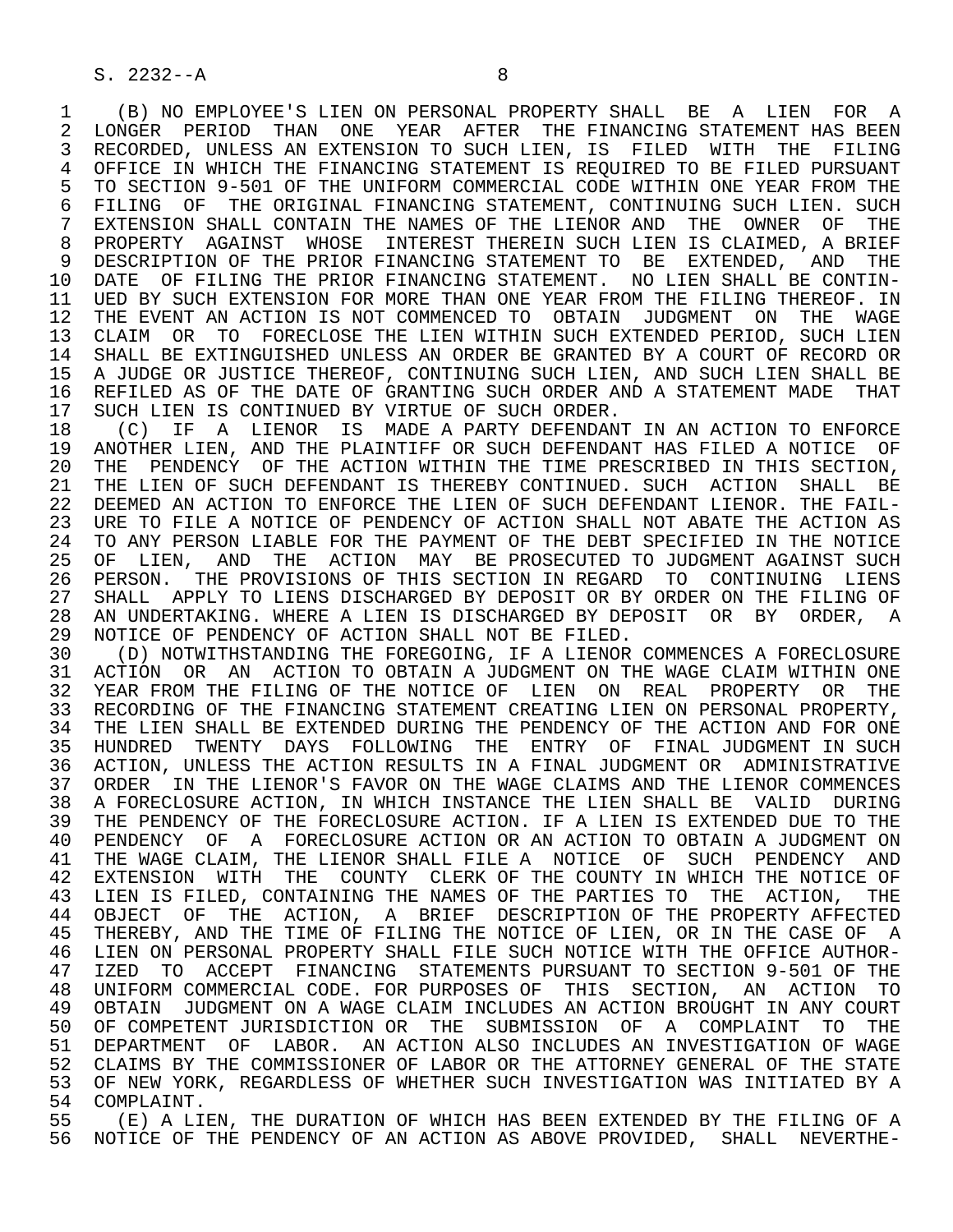1 LESS TERMINATE AS A LIEN AFTER SUCH NOTICE HAS BEEN CANCELED AS PROVIDED<br>2 IN SECTION SIXTY-FIVE HUNDRED FOURTEEN OF THE CIVIL PRACTICE LAW AND 2 IN SECTION SIXTY-FIVE HUNDRED FOURTEEN OF THE CIVIL PRACTICE LAW AND<br>3 RULES OR HAS CEASED TO BE EFFECTIVE AS CONSTRUCTIVE NOTICE AS PROVIDED 3 RULES OR HAS CEASED TO BE EFFECTIVE AS CONSTRUCTIVE NOTICE AS PROVIDED<br>4 IN SECTION SIXTY-FIVE HUNDRED THIRTEEN OF THE CIVIL PRACTICE LAW AND 4 IN SECTION SIXTY-FIVE HUNDRED THIRTEEN OF THE CIVIL PRACTICE LAW AND

5 RULES.<br>6 S 12 6 S 12. Subdivision 2 of section 19 of the lien law, as amended by chap-<br>7 ter 310 of the laws of 1962, is amended to read as follows: 7 ter 310 of the laws of 1962, is amended to read as follows:<br>8 (2) By failure to begin an action to foreclose such lien

 8 (2) By failure to begin an action to foreclose such lien or to secure 9 an order continuing it, within one year from the time of filing the<br>10 notice of lien, unless (I) an action be begun within the same period to 10 notice of lien, unless (I) an action be begun within the same period to<br>11 foreclose a mortgage or another mechanic's lien upon the same property 11 foreclose a mortgage or another mechanic's lien upon the same property<br>12 or any part thereof and a notice of pendency of such action is filed 12 or any part thereof and a notice of pendency of such action is filed 13 according to law, OR (II) AN ACTION IS COMMENCED TO OBTAIN A JUDGMENT ON 14 A WAGE CLAIM PURSUANT TO SUBDIVISION TWO OF SECTION SEVENTEEN OF THIS 15 ARTICLE, but a lien, the duration of which has been extended by the 16 filing of a notice of the pendency of an action as herein provided,<br>17 shall nevertheless terminate as a lien after such notice has been 17 shall nevertheless terminate as a lien after such notice has been<br>18 cancelled or has ceased to be effective as constructive notice.

18 cancelled or has ceased to be effective as constructive notice.<br>19 S 13. Section 24 of the lien law, as amended by chapter 5 19 S 13. Section 24 of the lien law, as amended by chapter 515 of the 20 laws of 1929, is amended to read as follows: 20 laws of 1929, is amended to read as follows:

 21 S 24. Enforcement of [mechanic's] lien. The [mechanics'] liens speci- 22 fied in this article may be enforced against the property specified in<br>23 the notice of lien and which is subject thereto and against any person 23 the notice of lien and which is subject thereto and against any person<br>24 liable for the debt upon which the lien is founded, as prescribed in 24 liable for the debt upon which the lien is founded, as prescribed in<br>25 article three of this chapter. article three of this chapter.

26 S 14. Section 26 of the lien law, as amended by chapter 373 of the 27 laws of 1977, is amended to read as follows: 27 laws of 1977, is amended to read as follows:<br>28 S 26. Subordination of liens after agre

28 S 26. Subordination of liens after agreement with owner. In case an<br>29 owner of real property shall execute to one or more persons, or a corpo-29 owner of real property shall execute to one or more persons, or a corpo-<br>30 ration, as trustee or trustees, a bond and mortgage or a note and mort-30 ration, as trustee or trustees, a bond and mortgage or a note and mort-<br>31 gage affecting such property in whole or in part, or an assignment of 31 gage affecting such property in whole or in part, or an assignment of<br>32 the moneys due or to become due under a contract for a building loan in 32 the moneys due or to become due under a contract for a building loan in<br>33 relation to such property, and in case such mortgage, if any, shall be 33 relation to such property, and in case such mortgage, if any, shall be<br>34 recorded in the office of the register of the county where such real 34 recorded in the office of the register of the county where such real<br>35 property is situated, or if such county has no register then in the 35 property is situated, or if such county has no register then in the<br>36 office of the clerk of such county, and in case such assignment, if any, office of the clerk of such county, and in case such assignment, if any, 37 shall be filed in the office of the clerk of the county where such real<br>38 property is situated; and in case lienors having [mechanics'] liens 38 property is situated; and in case lienors having [mechanics'] liens 39 against said real property, notices of which have been filed up to and<br>40 not later than fifteen days after the recording of such mortgage or the 40 not later than fifteen days after the recording of such mortgage or the 41 filing of such assignment, and which liens have not been discharged as<br>42 in this article provided, shall, to the extent of at least fifty-five 42 in this article provided, shall, to the extent of at least fifty-five<br>43 per centum of the aggregate amount for which such notices of liens have 43 per centum of the aggregate amount for which such notices of liens have<br>44 been so filed, approve such bond and mortgage or such note and mortgage, 44 been so filed, approve such bond and mortgage or such note and mortgage,<br>45 if any, and such assignment, if any, by an instrument or instruments in if any, and such assignment, if any, by an instrument or instruments in 46 writing, duly acknowledged and filed in the office of such county clerk,<br>47 then all mechanics' liens for labor performed or material furnished 47 then all mechanics' liens for labor performed or material furnished<br>48 prior to the recording of such mortgage or filing of such assignment, 48 prior to the recording of such mortgage or filing of such assignment,<br>49 whether notices thereof have been theretofore or are thereafter filed 49 whether notices thereof have been theretofore or are thereafter filed<br>50 and which have not been discharged as in this article provided, shall be 50 and which have not been discharged as in this article provided, shall be<br>51 subordinate to the lien of such trust bond and mortgage or such trust 51 subordinate to the lien of such trust bond and mortgage or such trust<br>52 note and mortgage to the extent of the aggregate amount of all certif-52 note and mortgage to the extent of the aggregate amount of all certif-<br>53 icates of interest therein issued by such trustee or trustees, or their 53 icates of interest therein issued by such trustee or trustees, or their<br>54 successors, for moneys loaned, materials furnished, labor performed and 54 successors, for moneys loaned, materials furnished, labor performed and<br>55 any other indebtedness incurred after said trust mortgage shall have 55 any other indebtedness incurred after said trust mortgage shall have<br>56 been recorded, and for expenses in connection with said trust mortgage, been recorded, and for expenses in connection with said trust mortgage,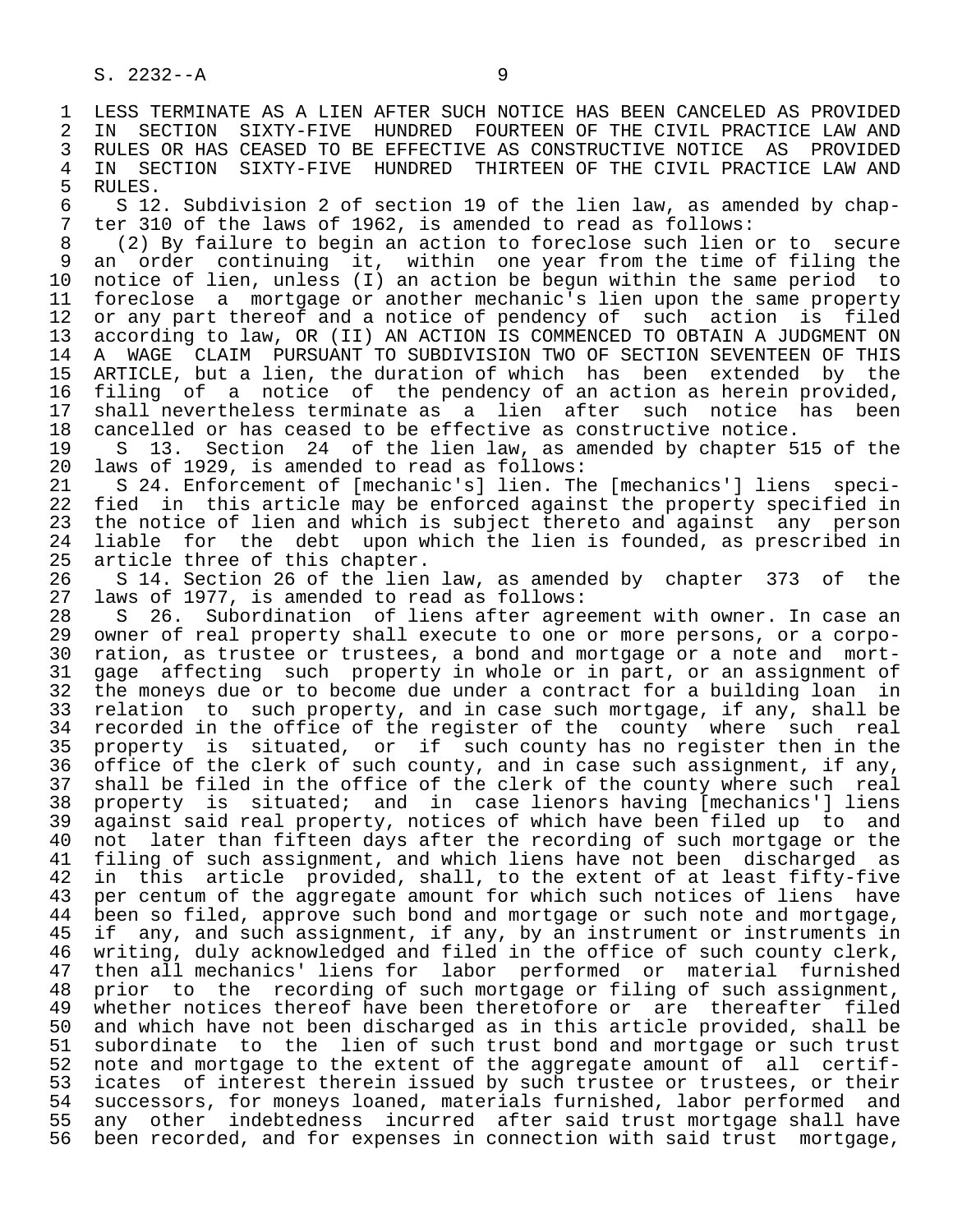1 and shall also be subordinate to the lien of the bond and mortgage or<br>2 note and mortgage, given to secure the amount agreed to be advanced 2 note and mortgage, given to secure the amount agreed to be advanced<br>3 under such contract for a building loan to the extent of the amount 3 under such contract for a building loan to the extent of the amount<br>4 which shall be advanced by the holder of such bond and mortgage or such 4 which shall be advanced by the holder of such bond and mortgage or such<br>5 note and mortgage to the trustee or trustees, or their successors, under 5 note and mortgage to the trustee or trustees, or their successors, under<br>6 such assignment. The provisions of this section shall apply to all bonds 6 such assignment. The provisions of this section shall apply to all bonds<br>7 and mortgages and notes and mortgages and all assignments of moneys due. 7 and mortgages and notes and mortgages and all assignments of moneys due,<br>8 or to become due under building loan contracts executed by such owner. 8 or to become due under building loan contracts executed by such owner,<br>9 in like manner, and recorded or filed, from time to time as hereinbefore 9 in like manner, and recorded or filed, from time to time as hereinbefore<br>10 provided. In case of an assignment to trustees under the provisions of 10 provided. In case of an assignment to trustees under the provisions of<br>11 this section, the trustees and their successors shall be the agents of 11 this section, the trustees and their successors shall be the agents of<br>12 the assignor to receive and receipt for any and all sums advanced by the 12 the assignor to receive and receipt for any and all sums advanced by the<br>13 holder of the building loan bond and mortgage or the building loan note 13 holder of the building loan bond and mortgage or the building loan note<br>14 and mortgage under the building loan contract and such assignment. No and mortgage under the building loan contract and such assignment. No 15 lienor shall have any priority over the bond and mortgage or note and 16 mortgage given to secure the money agreed to be advanced under a build-<br>17 ing loan contract or over the advances made thereunder, by reason of any 17 ing loan contract or over the advances made thereunder, by reason of any<br>18 act preceding the making and approval of such assignment.

18 act preceding the making and approval of such assignment.<br>19 S 15. Section 38 of the lien law, as amended by cha 19 S 15. Section 38 of the lien law, as amended by chapter 859 of the 20 laws of 1930, is amended to read as follows: 20 laws of 1930, is amended to read as follows:

21 S 38. Itemized statement may be required of lienor. A lienor who has<br>22 filed a notice of MECHANIC'S lien shall, on demand in writing, deliver 22 filed a notice of MECHANIC'S lien shall, on demand in writing, deliver<br>23 to the owner or contractor making such demand a statement in writing 23 to the owner or contractor making such demand a statement in writing<br>24 which shall set forth the items of labor and/or material and the value 24 which shall set forth the items of labor and/or material and the value<br>25 thereof which make up the amount for which he claims a lien, and which thereof which make up the amount for which he claims a lien, and which 26 shall also set forth the terms of the contract under which such items<br>27 were furnished. A LIENOR WHO HAS FILED A NOTICE OF EMPLOYEE LIEN SHALL, 27 were furnished. A LIENOR WHO HAS FILED A NOTICE OF EMPLOYEE LIEN SHALL,<br>28 ON DEMAND IN WRITING, DELIVER TO THE EMPLOYER MAKING SUCH DEMAND A 28 ON DEMAND IN WRITING, DELIVER TO THE EMPLOYER MAKING SUCH DEMAND A<br>29 STATEMENT IN WRITING WHICH SHALL SET FORTH THE ITEMS OF THE WAGE CLAIM 29 STATEMENT IN WRITING WHICH SHALL SET FORTH THE ITEMS OF THE WAGE CLAIM<br>20 AND THE VALUE THEREOF WHICH MAKE UP THE AMOUNT FOR WHICH HE CLAIMS A 30 AND THE VALUE THEREOF WHICH MAKE UP THE AMOUNT FOR WHICH HE CLAIMS A<br>31 LIEN. The statement shall be verified by the lienor or his agent in the 31 LIEN. The statement shall be verified by the lienor or his agent in the<br>32 form required for the verification of notices in section nine of this 32 form required for the verification of notices in section nine of this<br>33 chapter. If the lienor shall fail to comply with such a demand within 33 chapter. If the lienor shall fail to comply with such a demand within<br>34 five days after the same shall have been made by the EMPLOYER, owner or 34 five days after the same shall have been made by the EMPLOYER, owner or<br>35 contractor, or if the lienor delivers an insufficient statement, the 35 contractor, or if the lienor delivers an insufficient statement, the<br>36 person aggrieved may petition the supreme court of this state or any person aggrieved may petition the supreme court of this state or any 37 justice thereof, or the county court of the county where the premises 38 are situated, or the county judge of such county for an order directing<br>39 the lienor within a time specified in the order to deliver to the peti-39 the lienor within a time specified in the order to deliver to the peti-<br>40 tioner the statement required by this section. Two days' notice in writ-40 tioner the statement required by this section. Two days' notice in writ-<br>41 ing of such application shall be served upon the lienor. Such service 41 ing of such application shall be served upon the lienor. Such service<br>42 shall be made in the manner provided by law for the personal service of 42 shall be made in the manner provided by law for the personal service of<br>43 a summons. The court or a justice or judge thereof shall hear the 43 a summons. The court or a justice or judge thereof shall hear the<br>44 parties and upon being satisfied that the lienor has failed, neglected 44 parties and upon being satisfied that the lienor has failed, neglected<br>45 or refused to comply with the requirements of this section shall have an or refused to comply with the requirements of this section shall have an 46 appropriate order directing such compliance. In case the lienor fails to<br>47 comply with the order so made within the time specified, then upon five 47 comply with the order so made within the time specified, then upon five<br>48 days' notice to the lienor, served in the manner provided by law for the 48 days' notice to the lienor, served in the manner provided by law for the 49 personal service of a summons, the court or a justice or judge thereof<br>50 may make an order cancelling the lien.

50 may make an order cancelling the lien.<br>51 S 16. Section 39 of the lien law, as 51 S 16. Section 39 of the lien law, as added by chapter 859 of the laws<br>52 of 1930, is amended to read as follows: 52 of 1930, is amended to read as follows:<br>53 S 39. Lien wilfully exaggerated is

53 S 39. Lien wilfully exaggerated is void. In any action or proceeding<br>54 to enforce a [mechanic's] lien upon a private or public improvement or 54 to enforce a [mechanic's] lien upon a private or public improvement or<br>55 in which the validity of the lien is an issue, if the court shall find 55 in which the validity of the lien is an issue, if the court shall find<br>56 that a lienor has wilfully exaggerated the amount for which he claims a that a lienor has wilfully exaggerated the amount for which he claims a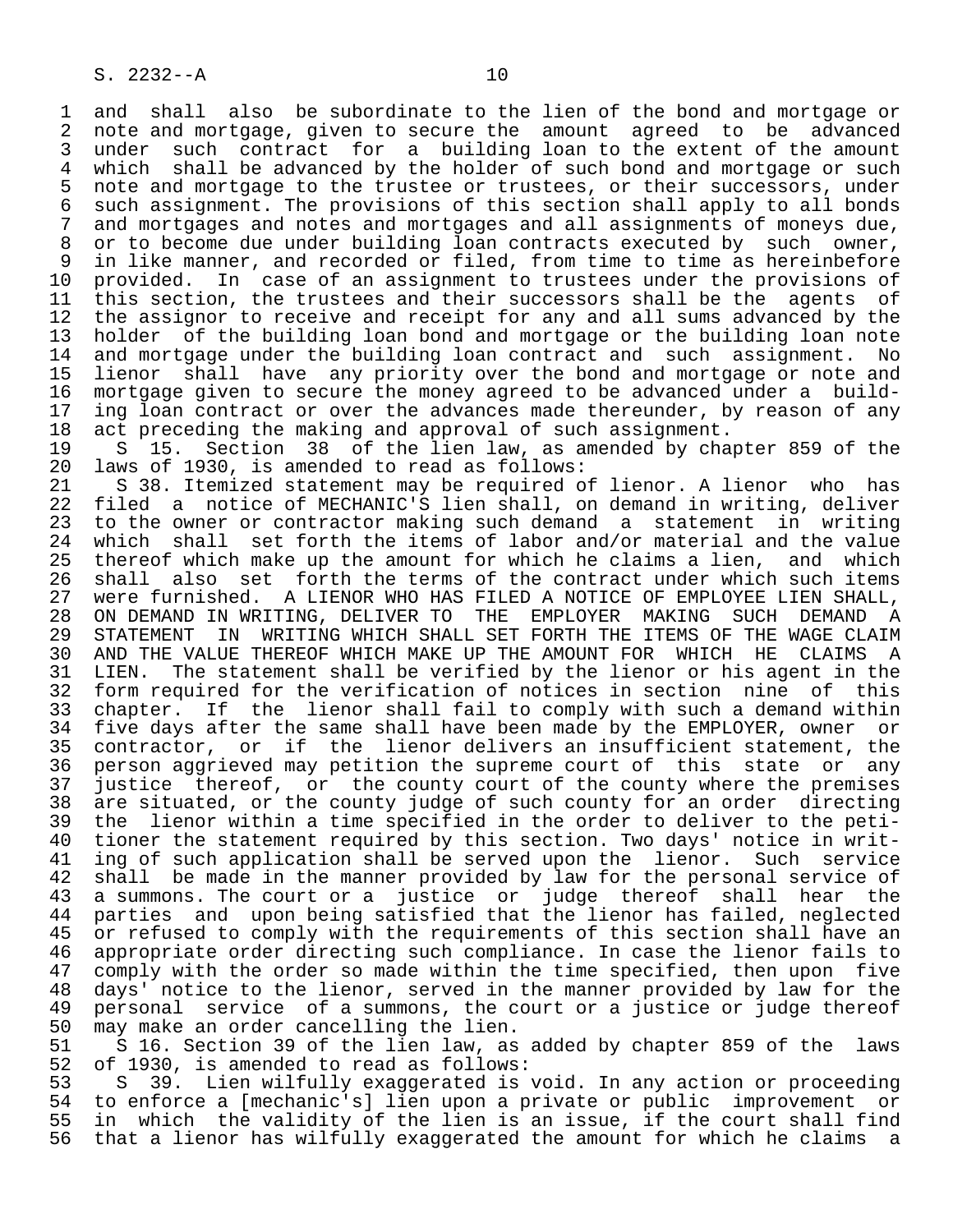1 lien as stated in his notice of lien, his lien shall be declared to be<br>2 void and no recovery shall be had thereon. No such lienor shall have a 2 void and no recovery shall be had thereon. No such lienor shall have a<br>3 right to file any other or further lien for the same claim. A second or 3 right to file any other or further lien for the same claim. A second or 4 subsequent lien filed in contravention of this section may be vacated<br>5 upon application to the court on two days' notice.

5 upon application to the court on two days' notice.<br>6 5 17. Section 40 of the lien law, as amended by 6 S 17. Section 40 of the lien law, as amended by chapter 515 of the<br>7 laws of 1929, is amended to read as follows: 7 laws of 1929, is amended to read as follows:<br>8 5 40. Construction of article. This a

8 S 40. Construction of article. This article is to be construed in<br>9 connection with article two of this chapter, and provides proceedings 9 connection with article two of this chapter, and provides proceedings<br>10 for the enforcement of EMPLOYEE'S LIENS ON REAL PROPERTY, AS WELL AS 10 for the enforcement of EMPLOYEE'S LIENS ON REAL PROPERTY, AS WELL AS<br>11 liens for labor performed and materials furnished in the improvement of 11 liens for labor performed and materials furnished in the improvement of<br>12 real property, created by virtue of such article. 12 real property, created by virtue of such article.<br>13 S 18. Section 41 of the lien law, as amended

13 S 18. Section 41 of the lien law, as amended by chapter 807 of the<br>14 laws of 1952, is amended to read as follows: laws of 1952, is amended to read as follows:

15 S 41. Enforcement of mechanic's OR EMPLOYEE'S lien on real property. A<br>16 mechanic's lien OR EMPLOYEE'S LIEN on real property may be enforced 16 mechanic's lien OR EMPLOYEE'S LIEN on real property may be enforced<br>17 against such property, and against a person liable for the debt upon 17 against such property, and against a person liable for the debt upon<br>18 which the lien is founded, by an action, by the lienor, his assignee or 18 which the lien is founded, by an action, by the lienor, his assignee or<br>19 legal representative, in the supreme court or in a county court other-19 legal representative, in the supreme court or in a county court other-<br>20 wise having jurisdiction, regardless of the amount of such debt, or in a 20 wise having jurisdiction, regardless of the amount of such debt, or in a<br>21 court which has jurisdiction in an action founded on a contract for a 21 court which has jurisdiction in an action founded on a contract for a<br>22 sum of money equivalent to the amount of such debt. 22 sum of money equivalent to the amount of such debt.<br>23 S 19. Section 43 of the lien law, as amended

 23 S 19. Section 43 of the lien law, as amended by chapter 310 of the 24 laws of 1962, is amended to read as follows:<br>25 S 43, Action in a court of record; cons

S 43. Action in a court of record; consolidation of actions. The 26 provisions of the real property actions and proceedings law relating to<br>27 actions for the foreclosure of a mortgage upon real property, and the 27 actions for the foreclosure of a mortgage upon real property, and the<br>28 sale and the distribution of the proceeds thereof apply to actions in a 28 sale and the distribution of the proceeds thereof apply to actions in a<br>29 court of record, to enforce mechanics' liens AND EMPLOYEES' LIENS on 29 court of record, to enforce mechanics' liens AND EMPLOYEES' LIENS on<br>30 real property, except as otherwise provided in this article. If actions 30 real property, except as otherwise provided in this article. If actions<br>31 are brought by different lienors in a court of record, the court in 31 are brought by different lienors in a court of record, the court in<br>32 which the first action was brought, may, upon its own motion, or upon 32 which the first action was brought, may, upon its own motion, or upon<br>33 the application of any party in any of such actions, consolidate all of 33 the application of any party in any of such actions, consolidate all of 34 such actions. 34 such actions.<br>35 S 20. Sec

35 S 20. Section 46 of the lien law, as amended by chapter 515 of the 36 laws of 1929, is amended to read as follows: laws of 1929, is amended to read as follows:

 37 S 46. Action in a court not of record. If an action to enforce a 38 mechanic's lien OR EMPLOYEE'S LIEN against real property is brought in a 39 court not of record, it shall be commenced by the personal service upon<br>40 the owner of a summons and complaint verified in the same manner as a 40 the owner of a summons and complaint verified in the same manner as a<br>41 complaint in an action in a court of record. The complaint must set 41 complaint in an action in a court of record. The complaint must set<br>42 forth substantially the facts contained in the notice of lien, and the 42 forth substantially the facts contained in the notice of lien, and the<br>43 substance of the agreement under which the labor was performed or the 43 substance of the agreement under which the labor was performed or the<br>44 materials were furnished, OR IF THE LIEN IS BASED UPON A WAGE CLAIM AS 44 materials were furnished, OR IF THE LIEN IS BASED UPON A WAGE CLAIM AS<br>45 DEFINED IN SECTION TWO OF THIS CHAPTER, THE BASIS FOR SUCH WAGE CLAIM. DEFINED IN SECTION TWO OF THIS CHAPTER, THE BASIS FOR SUCH WAGE CLAIM. 46 The form and contents of the summons shall be the same as provided by<br>47 law for the commencement of an action upon a contract in such court. The law for the commencement of an action upon a contract in such court. The 48 summons must be returnable not less than twelve nor more than twenty<br>49 days after the date of the summons, or if service is made by publica-49 days after the date of the summons, or if service is made by publica-<br>50 tion, after the day of the last publication of the summons. Service 50 tion, after the day of the last publication of the summons. Service<br>51 must be made at least eight days before the return day. 51 must be made at least eight days before the return day.<br>52 S 21. Section 50 of the lien law, as amended by chap

52 S 21. Section 50 of the lien law, as amended by chapter 515 of the 53 laws of 1929, is amended to read as follows: 53 laws of 1929, is amended to read as follows:

54 S 50. Execution. Execution may be issued upon a judgment obtained in<br>55 an action to enforce a mechanic's lien OR AN EMPLOYEE'S LIEN against 55 an action to enforce a mechanic's lien OR AN EMPLOYEE'S LIEN against<br>56 real property in a court not of record, which shall direct the officer real property in a court not of record, which shall direct the officer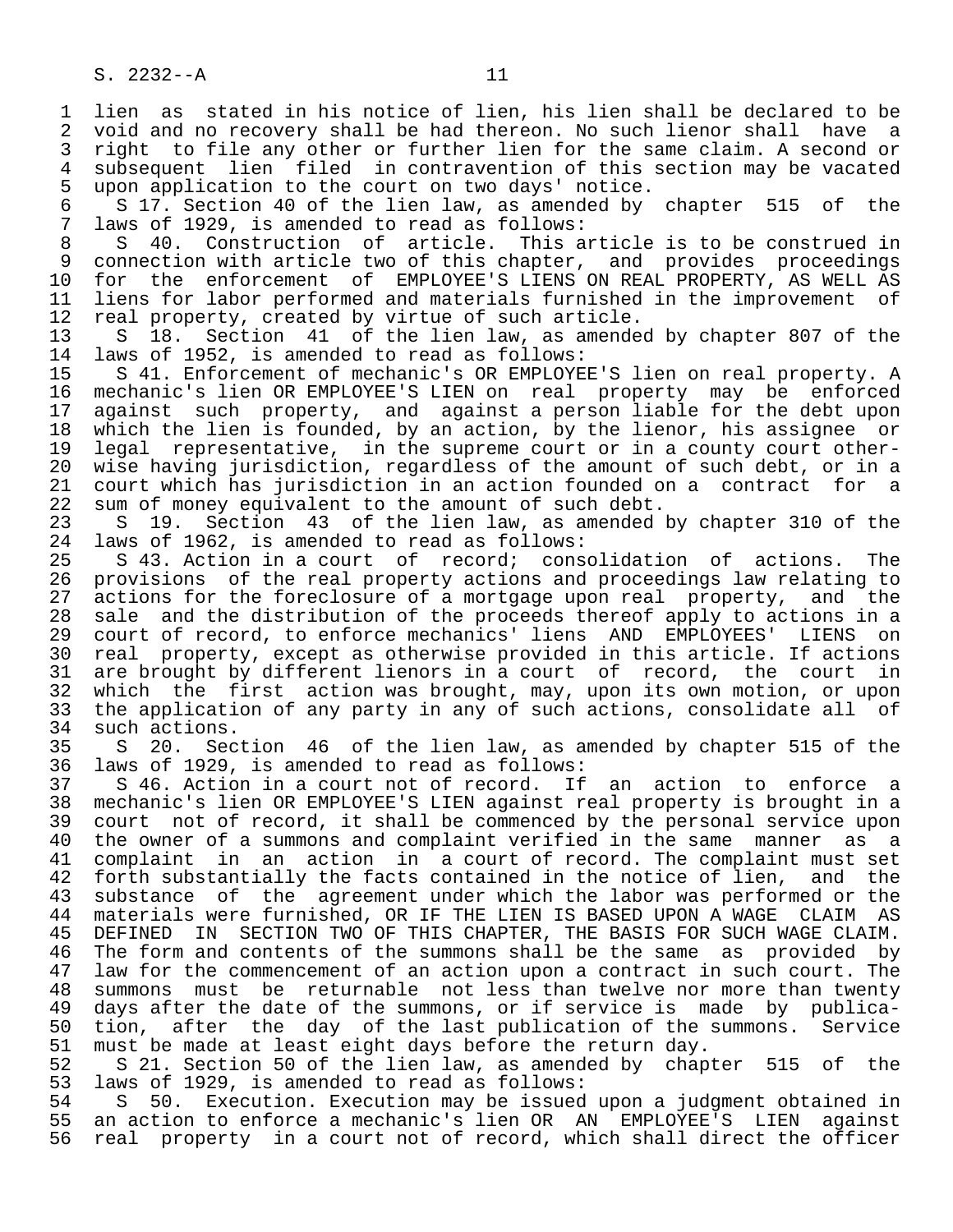1 to sell the title and interest of the owner in the premises, upon which<br>2 the lien set forth in the complaint existed at the time of filing the 2 the lien set forth in the complaint existed at the time of filing the<br>3 notice of lien. 3 notice of lien.<br>4 S 22. Sectiv

4 S 22. Section 53 of the lien law, as amended by chapter 515 of the<br>5 laws of 1929, is amended to read as follows: 5 laws of 1929, is amended to read as follows:<br>6 5 53. Costs and disbursements. If an action

6 S 53. Costs and disbursements. If an action is brought to enforce a<br>7 mechanic's lien OR AN EMPLOYEE'S LIEN against real property in a court 7 mechanic's lien OR AN EMPLOYEE'S LIEN against real property in a court 8 of record, the costs and disbursements shall rest in the discretion of<br>8 the court, and may be awarded to the prevailing party. The judgment 9 the court, and may be awarded to the prevailing party. The judgment<br>10 rendered in such an action shall include the amount of such costs and 10 rendered in such an action shall include the amount of such costs and<br>11 specify to whom and by whom the costs are to be paid. If such action is 11 specify to whom and by whom the costs are to be paid. If such action is<br>12 brought in a court not of record, they shall be the same as allowed in 12 brought in a court not of record, they shall be the same as allowed in<br>13 civil actions in such court. The expenses incurred in serving the 13 civil actions in such court. The expenses incurred in serving the<br>14 summons by publication may be added to the amount of costs now allowed summons by publication may be added to the amount of costs now allowed

15 in such court.<br>16 S 23. Sect 16 S 23. Section 59 of the lien law, as amended by chapter 515 of the 17 laws of 1929, is amended to read as follows: 17 laws of 1929, is amended to read as follows:<br>18 S 59. Vacating of a [mechanic's] lien; can

18 S 59. Vacating of a [mechanic's] lien; cancellation of bond; return of<br>19 deposit, by order of court, 1, A mechanic's lien notice of which has 19 deposit, by order of court. 1. A mechanic's lien notice of which has 20 been filed on real property or a bond given to discharge the same may be<br>21 vacated and cancelled or a deposit made to discharge a lien pursuant to 21 vacated and cancelled or a deposit made to discharge a lien pursuant to<br>22 section twenty may be returned, by an order of a court of record. Before 22 section twenty may be returned, by an order of a court of record. Before<br>23 such order shall be granted, a notice shall be served upon the lienor, 23 such order shall be granted, a notice shall be served upon the lienor,<br>24 either personally or by leaving it as his last known place of residence. 24 either personally or by leaving it as his last known place of residence,<br>25 with a person of suitable age, with directions to deliver it to the with a person of suitable age, with directions to deliver it to the 26 lienor. Such notice shall require the lienor to commence an action to<br>27 enforce the lien, within a time specified in the notice, not less than 27 enforce the lien, within a time specified in the notice, not less than<br>28 thirty days from the time of service, or show cause at a special term of 28 thirty days from the time of service, or show cause at a special term of<br>29 a court of record, or at a county court, in a county in which the prop-29 a court of record, or at a county court, in a county in which the prop-<br>20 erty is situated, at a time and place specified therein, why the notice 30 erty is situated, at a time and place specified therein, why the notice<br>31 of lien filed or the bond given should not be vacated and cancelled, or 31 of lien filed or the bond given should not be vacated and cancelled, or<br>32 the deposit returned, as the case may be. Proof of such service and that 32 the deposit returned, as the case may be. Proof of such service and that<br>33 the lienor has not commenced the action to foreclose such lien, as 33 the lienor has not commenced the action to foreclose such lien, as<br>34 directed in the notice, shall be made by affidavit, at the time of 34 directed in the notice, shall be made by affidavit, at the time of<br>35 applying for such order. 35 applying for such order.

36 2. AN EMPLOYEE'S LIEN NOTICE OF WHICH HAS BEEN FILED ON REAL PROPERTY<br>37 OR A BOND GIVEN TO DISCHARGE THE SAME MAY BE VACATED AND CANCELLED OR A 37 OR A BOND GIVEN TO DISCHARGE THE SAME MAY BE VACATED AND CANCELLED OR A 38 DEPOSIT MADE TO DISCHARGE A LIEN PURSUANT TO SECTION TWENTY MAY BE 39 RETURNED, BY AN ORDER OF A COURT OF RECORD. BEFORE SUCH ORDER SHALL BE 39 RETURNED, BY AN ORDER OF A COURT OF RECORD. BEFORE SUCH ORDER SHALL BE<br>40 GRANTED, A NOTICE SHALL BE SERVED UPON THE LIENOR, EITHER PERSONALLY OR 40 GRANTED, A NOTICE SHALL BE SERVED UPON THE LIENOR, EITHER PERSONALLY OR<br>41 BY LEAVING IT AT HIS LAST KNOWN PLACE OF RESIDENCE OR ATTORNEY'S PLACE 41 BY LEAVING IT AT HIS LAST KNOWN PLACE OF RESIDENCE OR ATTORNEY'S PLACE<br>42 OF BUSINESS, WITH A PERSON OF SUITABLE AGE, WITH DIRECTIONS TO DELIVER 42 OF BUSINESS, WITH A PERSON OF SUITABLE AGE, WITH DIRECTIONS TO DELIVER<br>43 IT TO THE LIENOR, SUCH NOTICE SHALL REOUIRE THE LIENOR TO COMMENCE AN 43 IT TO THE LIENOR. SUCH NOTICE SHALL REQUIRE THE LIENOR TO COMMENCE AN 44 ACTION TO ENFORCE THE LIEN. OR TO COMMENCE AN ACTION TO OBTAIN JUDGMENT 44 ACTION TO ENFORCE THE LIEN, OR TO COMMENCE AN ACTION TO OBTAIN JUDGMENT<br>45 ON THE WAGE CLAIM UPON WHICH THE LIEN WAS ESTABLISHED, WITHIN A TIME 45 ON THE WAGE CLAIM UPON WHICH THE LIEN WAS ESTABLISHED, WITHIN A TIME 46 SPECIFIED IN THE NOTICE, NOT LESS THAN NINETY DAYS FROM THE TIME OF 47 SERVICE, OR SHOW CAUSE AT A SPECIAL TERM OF A COURT OF RECORD, OR AT A SERVICE, OR SHOW CAUSE AT A SPECIAL TERM OF A COURT OF RECORD, OR AT A 48 COUNTY COURT, IN A COUNTY IN WHICH THE PROPERTY IS SITUATED, AT A TIME<br>49 AND PLACE SPECIFIED THEREIN, WHY THE NOTICE OF LIEN FILED OR THE BOND 49 AND PLACE SPECIFIED THEREIN, WHY THE NOTICE OF LIEN FILED OR THE BOND<br>50 GIVEN SHOULD NOT BE VACATED AND CANCELLED, OR THE DEPOSIT RETURNED, AS 50 GIVEN SHOULD NOT BE VACATED AND CANCELLED, OR THE DEPOSIT RETURNED, AS<br>51 THE CASE MAY BE. PROOF OF SUCH SERVICE AND THAT THE LIENOR HAS NOT 51 THE CASE MAY BE. PROOF OF SUCH SERVICE AND THAT THE LIENOR HAS NOT<br>52 COMMENCED THE ACTION TO FORECLOSE SUCH LIEN OR AN ACTION TO OBTAIN JUDG-52 COMMENCED THE ACTION TO FORECLOSE SUCH LIEN OR AN ACTION TO OBTAIN JUDG-<br>53 MENT ON THE WAGE CLAIM UPON WHICH THE LIEN WAS ESTABLISHED, AS DIRECTED 53 MENT ON THE WAGE CLAIM UPON WHICH THE LIEN WAS ESTABLISHED, AS DIRECTED<br>54 IN THE NOTICE, SHALL BE MADE BY AFFIDAVIT, AT THE TIME OF APPLYING FOR 54 IN THE NOTICE, SHALL BE MADE BY AFFIDAVIT, AT THE TIME OF APPLYING FOR<br>55 SUCH ORDER. SUCH ORDER.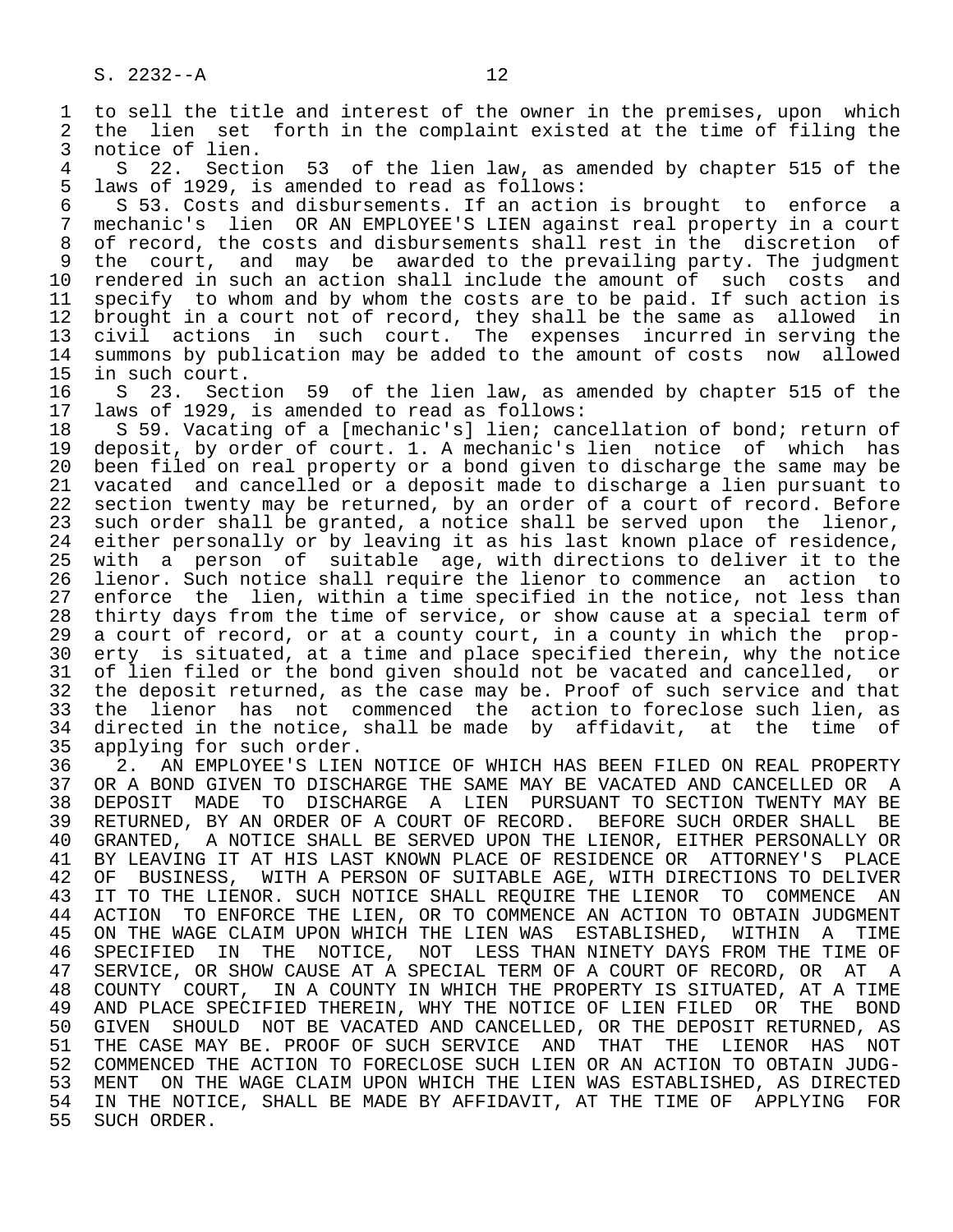1 S 24. Section 62 of the lien law, as amended by chapter 697 of the<br>2 laws of 1934, is amended to read as follows:

2 laws of 1934, is amended to read as follows:<br>3 S 62. Bringing in new parties. A lienor wh 3 S 62. Bringing in new parties. A lienor who has filed a notice of lien<br>4 after the commencement of an action in a court of record to foreclose or 4 after the commencement of an action in a court of record to foreclose or<br>5 enforce AN EMPLOYEE'S LIEN OR a mechanic's lien against real property or 5 enforce AN EMPLOYEE'S LIEN OR a mechanic's lien against real property or<br>6 a public improvement, may at any time up to and including the day 6 a public improvement, may at any time up to and including the day<br>7 preceding the day on which the trial of such action is commenced, make 7 preceding the day on which the trial of such action is commenced, make<br>8 application upon notice to the plaintiff or his attorney in such action. 8 application upon notice to the plaintiff or his attorney in such action,<br>8 to be made a party therein. Upon good cause shown, the court must order 9 to be made a party therein. Upon good cause shown, the court must order<br>10 such lienor to be brought in by amendment. If the application is made by 10 such lienor to be brought in by amendment. If the application is made by<br>11 any other party in said action to make such lienor or other person a 11 any other party in said action to make such lienor or other person a<br>12 party, the court may in its discretion direct such lienor or other 12 party, the court may in its discretion-direct-such-lienor or other<br>13 person to be brought in by like amendment. The order to be entered on 13 person to be brought in by like amendment. The order to be entered on<br>14 such application shall provide the time for and manner of serving the such application shall provide the time for and manner of serving the 15 pleading of such additional lienor or other person and shall direct that<br>16 the pleadings, papers and proceedings of the other several parties in 16 the pleadings, papers and proceedings of the other several parties in<br>17 such action, shall be deemed amended, so as not to require the making or 17 such action, shall be deemed amended, so as not to require the making or<br>18 serving of papers other than said order to effectuate such amendment, 18 serving of papers other than said order to effectuate such amendment,<br>19 and shall further provide that the allegations in the answer of such 19 and shall further provide that the allegations in the answer of such<br>20 additional lienor or other person shall, for the purposes of the action, 20 additional lienor or other person shall, for the purposes of the action,<br>21 be deemed denied by the other parties therein. The action shall be so 21 be deemed denied by the other parties therein. The action shall be so<br>22 conducted by the court as not to cause substantially any delay in the 22 conducted by the court as not to cause substantially any delay in the<br>23 trial thereof. The bringing in of such additional lienor or other 23 trial thereof. The bringing in of such additional lienor or other<br>24 person shall be without prejudice to the proceedings had, and if the 24 person shall be without prejudice to the proceedings had, and if the<br>25 action be on the calendar of the court, same shall retain its place on action be on the calendar of the court, same shall retain its place on 26 such calendar without the necessity of serving a new note of issue and<br>27 new notices of trial.

27 new notices of trial.<br>28 S 25. Subdivision 28 S 25. Subdivision 3 of section 199-a of the labor law, as amended by<br>29 chapter 564 of the laws of 2010, is amended to read as follows: 29 chapter 564 of the laws of 2010, is amended to read as follows:<br>30 3. Each employee and his or her authorized representative

30 3. Each employee and his or her authorized representative shall be<br>31 notified in writing. OF THE TERMINATION OF THE COMMISSIONER'S INVESTI-31 notified in writing, OF THE TERMINATION OF THE COMMISSIONER'S INVESTI-<br>32 GATION OF THE EMPLOYEE'S COMPLAINT AND THE RESULT OF SUCH INVESTIGATION, 32 GATION OF THE EMPLOYEE'S COMPLAINT AND THE RESULT OF SUCH INVESTIGATION,<br>33 of any award and collection of back wages and civil penalties, and of 33 of any award and collection of back wages and civil penalties, and of<br>34 any intent to seek criminal penalties. In the event that criminal penal-34 any intent to seek criminal penalties. In the event that criminal penal-<br>35 ties, are sought, the employee and his or her authorized representative 35 ties are sought the employee and his or her authorized representative<br>36 shall be notified of the outcome of prosecution. 36 shall be notified of the outcome of prosecution.

37 S 26. Subdivision 2 of section 663 of the labor law, as amended by<br>38 chapter 564 of the laws of 2010, is amended to read as follows: 38 chapter 564 of the laws of 2010, is amended to read as follows:

 39 2. By commissioner. On behalf of any employee paid less than the wage 40 to which the employee is entitled under the provisions of this article,<br>41 the commissioner may bring any legal action necessary, including admin-41 the commissioner may bring any legal action necessary, including admin-<br>42 istrative action, to collect such claim, and the employer shall be 42 istrative action, to collect such claim, and the employer shall be<br>43 required to pay the full amount of the underpayment, plus costs, and 43 required to pay the full amount of the underpayment, plus costs, and<br>44 unless the emplover proves a good faith basis to believe that its under-44 unless the employer proves a good faith basis to believe that its under-<br>45 payment was in compliance with the law, an additional amount as liqui- 45 payment was in compliance with the law, an additional amount as liqui- 46 dated damages. Liquidated damages shall be calculated by the commission- 47 er as no more than one hundred percent of the total amount of 48 underpayments found to be due the employee. In any action brought by the 48 underpayments found to be due the employee. In any action brought by the 49 commissioner in a court of competent jurisdiction, liquidated damages<br>50 shall be calculated as an amount equal to one hundred percent of under-50 shall be calculated as an amount equal to one hundred percent of under-<br>51 payments found to be due the employee. EACH EMPLOYEE OR HIS OR HER 51 payments found to be due the employee. EACH EMPLOYEE OR HIS OR HER<br>52 AUTHORIZED REPRESENTATIVE SHALL BE NOTIFIED IN WRITING OF THE OUTCOME OF 52 AUTHORIZED REPRESENTATIVE SHALL BE NOTIFIED IN WRITING OF THE OUTCOME OF<br>53 ANY LEGAL ACTION BROUGHT ON THE EMPLOYEE'S BEHALF PURSUANT TO THIS 53 ANY LEGAL ACTION BROUGHT ON THE EMPLOYEE'S BEHALF PURSUANT TO THIS<br>54 SECTION. 54 SECTION.<br>55 S 27.

55 S 27. Subdivision 5 of section 6201 of the civil practice law and<br>56 rules, as amended by chapter 860 of the laws of 1977 and as renumbered 56 rules, as amended by chapter 860 of the laws of 1977 and as renumbered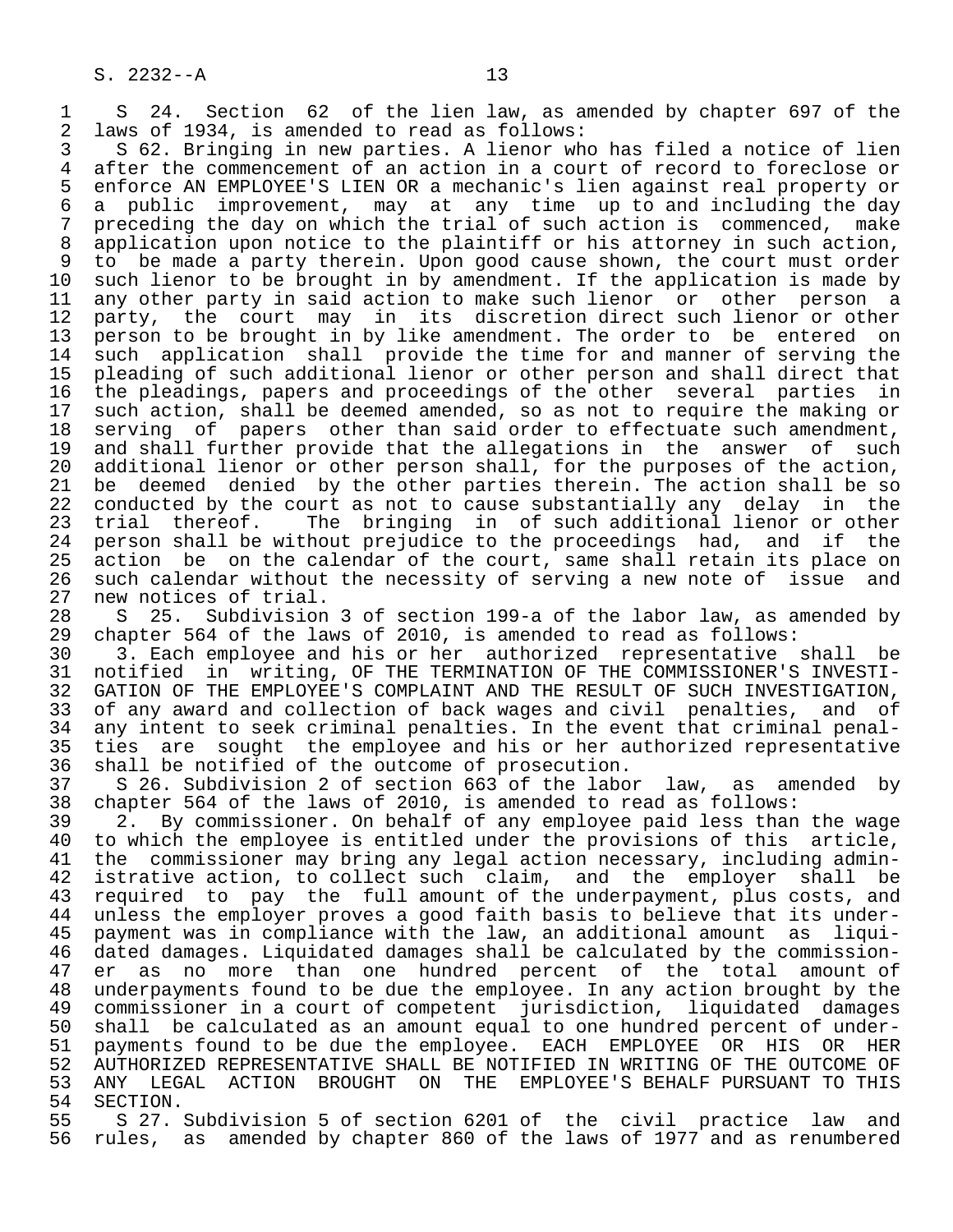1 by chapter 618 of the laws of 1992, is amended and a new subdivision 6<br>2 is added to read as follows: 2 is added to read as follows:<br>3 5. the cause of action

 3 5. the cause of action is based on a judgment, decree or order of a 4 court of the United States or of any other court which is entitled to<br>5 full faith and credit in this state, or on a judgment which qualifies 5 full faith and credit in this state, or on a judgment which qualifies 6 for recognition under the provisions of article 53[.] OF THIS CHAPTER;  $\begin{matrix} 7 & 0R \\ 8 & 6 \end{matrix}$ 

 8 6. THE CAUSE OF ACTION IS BASED ON WAGE CLAIMS. "WAGE CLAIMS," WHEN 9 USED IN THIS CHAPTER, SHALL INCLUDE ANY CLAIMS OF VIOLATIONS OF ARTICLES<br>10 FIVE, SIX, AND NINETEEN OF THE LABOR LAW, SECTION TWO HUNDRED FIFTEEN OF 10 FIVE, SIX, AND NINETEEN OF THE LABOR LAW, SECTION TWO HUNDRED FIFTEEN OF<br>11 THE LABOR LAW, AND THE RELATED REGULATIONS OR WAGE ORDERS PROMULGATED BY 11 THE LABOR LAW, AND THE RELATED REGULATIONS OR WAGE ORDERS PROMULGATED BY<br>12 THE COMMISSIONER OF LABOR, INCLUDING BUT NOT LIMITED TO ANY CLAIMS OF 12 THE COMMISSIONER OF LABOR, INCLUDING BUT NOT LIMITED TO ANY 13 UNPAID, MINIMUM, OVERTIME, AND SPREAD-OF-HOURS PAY, UNLAWFUL 13 UNPAID, MINIMUM, OVERTIME, AND SPREAD-OF-HOURS PAY, UNLAWFULLY RETAINED<br>14 GRATUITIES, UNLAWFUL DEDUCTIONS FROM WAGES, UNPAID COMMISSIONS, UNPAID 14 GRATUITIES, UNLAWFUL DEDUCTIONS FROM WAGES, UNPAID COMMISSIONS, UNPAID 15 BENEFITS AND WAGE SUPPLEMENTS, AND RETALIATION, AND ANY CLAIMS PURSUANT<br>16 TO 18 U.S.C. S 1595, 29 U.S.C. S 201 ET SEO., AND/OR EMPLOYMENT CONTRACT 16 TO 18 U.S.C. S 1595, 29 U.S.C. S 201 ET SEQ., AND/OR EMPLOYMENT CONTRACT 17 AS WELL AS THE CONCOMITANT LIQUIDATED DAMAGES AND PENALTIES AUTHORIZED<br>18 PURSUANT TO THE LABOR LAW, THE FAIR LABOR STANDARDS ACT, OR ANY EMPLOY-18 PURSUANT TO THE LABOR LAW, THE FAIR LABOR STANDARDS ACT, OR ANY EMPLOY-<br>19 MENT CONTRACT.

19 MENT CONTRACT.<br>20 S 28. Sectio 20 S 28. Section 6210 of the civil practice law and rules, as added by<br>21 chapter 860 of the laws of 1977, is amended to read as follows: 21 chapter 860 of the laws of 1977, is amended to read as follows:<br>22 S 6210. Order of attachment on notice; temporary restraini

22 S 6210. Order of attachment on notice; temporary restraining order;<br>23 contents. Upon a motion on notice for an order of attachment, the court 23 contents. Upon a motion on notice for an order of attachment, the court 24 may, without notice to the defendant, grant a temporary restraining<br>25 order prohibiting the transfer of assets by a garnishee as provided in order prohibiting the transfer of assets by a garnishee as provided in 26 subdivision (b) of section 6214. WHEN ATTACHMENT IS SOUGHT PURSUANT TO 27 SUBDIVISION SIX OF SECTION 6201, AND IF THE EMPLOYER CONTESTS THE 28 MOTION, THE COURT SHALL HOLD A HEARING WITHIN TEN DAYS OF WHEN THE 28 MOTION, THE COURT SHALL HOLD A HEARING—WITHIN TEN DAYS OF WHEN THE THE COURT SHALL HOLD A HEARING WITHIN TEN DAYS OF WHEN THE 29 EMPLOYER'S RESPONSE TO PLAINTIFFS' MOTION FOR ATTACHMENT IS DUE. The<br>30 contents of the order of attachment granted pursuant to this section 30 contents of the order of attachment granted pursuant to this section<br>31 shall be as provided in subdivision (a) of section 6211. 31 shall be as provided in subdivision (a) of section 6211.

32 S 29. Subdivision (b) of section 6211 of the civil practice law and<br>33 rules, as amended by chapter 566 of the laws of 1985, is amended to read 33 rules, as amended by chapter 566 of the laws of 1985, is amended to read 34 as follows:<br>35 (b) Conf

 35 (b) Confirmation of order. Except where an order of attachment is granted on the ground specified in subdivision one OR SIX of section 37 6201, an order of attachment granted without notice shall provide that 38 within a period not to exceed five days after levy, the plaintiff shall<br>39 move, on such notice as the court shall direct to the defendant, the 39 move, on such notice as the court shall direct to the defendant, the<br>40 garnishee, if any, and the sheriff, for an order confirming the order of 40 garnishee, if any, and the sheriff, for an order confirming the order of<br>41 attachment. Where an order of attachment without notice is granted on 41 attachment. Where an order of attachment without notice is granted on<br>42 the ground specified in subdivision one OR SIX of section 6201, the 42 the ground specified in subdivision one OR SIX of section 6201, the<br>43 court shall direct that the statement required by section 6219 be served 43 court shall direct that the statement required by section 6219 be served<br>44 within five days, that a copy thereof be served upon the plaintiff, and 44 within five days, that a copy thereof be served upon the plaintiff, and<br>45 the plaintiff shall move within ten days after levy for an order the plaintiff shall move within ten days after levy for an order 46 confirming the order of attachment. If the plaintiff upon such motion<br>47 shall show that the statement has not been served and that the plaintiff shall show that the statement has not been served and that the plaintiff 48 will be unable to satisfy the requirement of subdivision (b) of section<br>49 6223 until the statement has been served, the court may grant one exten-6223 until the statement has been served, the court may grant one exten- 50 sion of the time to move for confirmation for a period not to exceed ten 51 days. If plaintiff fails to make such motion within the required period, 52 the order of attachment and any levy thereunder shall have no further 53 effect and shall be vacated upon motion. Upon the motion to confirm, the 54 provisions of subdivision (b) of section 6223 shall apply. An order of 55 attachment granted without notice may provide that the sheriff refrain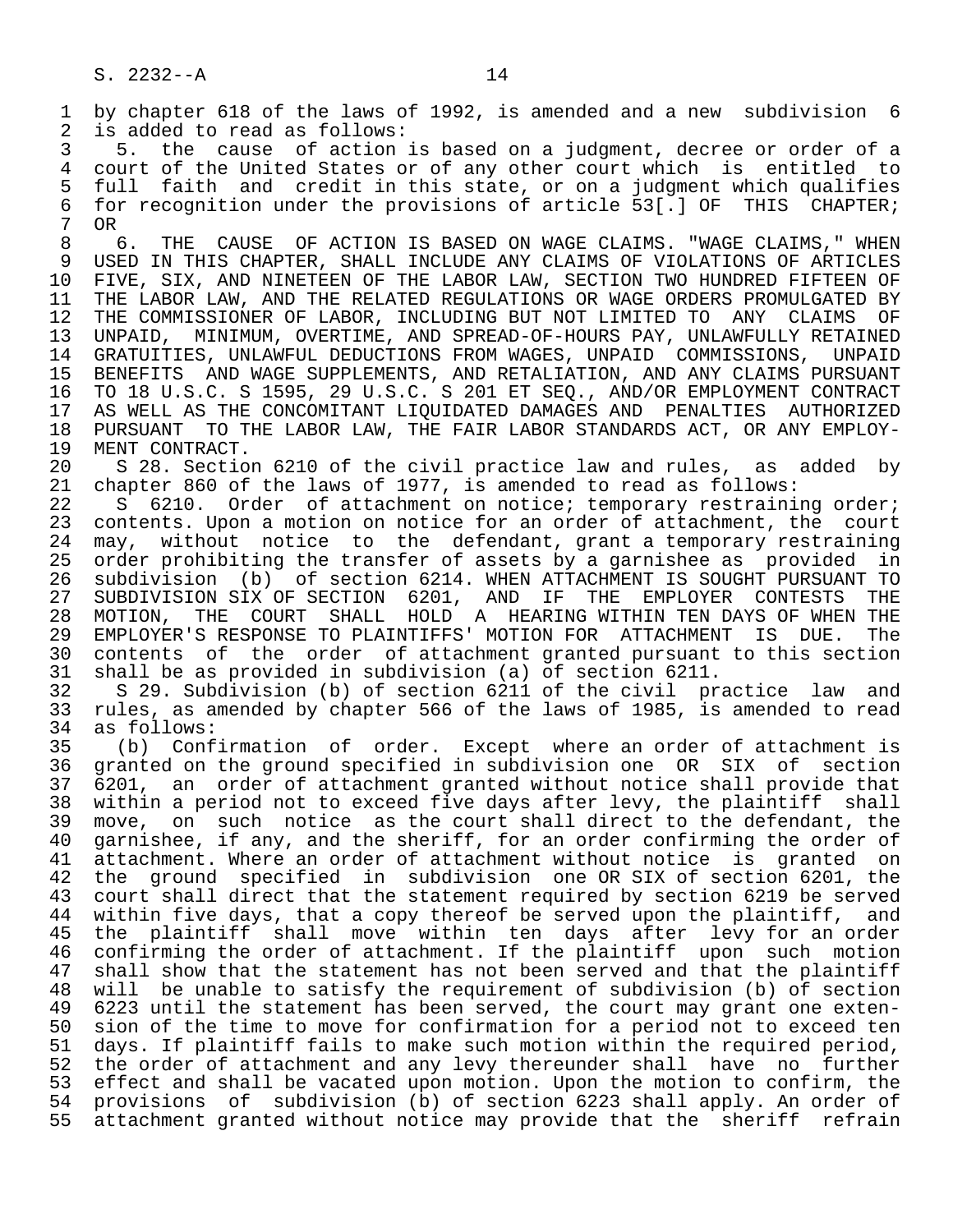1 from taking any property levied upon into his actual custody, pending 2 further order of the court.<br>3 S 30. Subdivisions (b) a

 3 S 30. Subdivisions (b) and (e) of rule 6212 of the civil practice law 4 and rules, subdivision (b) as separately amended by chapters 15 and 860<br>5 of the laws of 1977 and subdivision (e) as added by chapter 860 of the 5 of the laws of 1977 and subdivision (e) as added by chapter 860 of the<br>6 laws of 1977, are amended to read as follows: 6 laws of 1977, are amended to read as follows:

 7 (b) Undertaking. [On] 1. EXCEPT WHERE AN ORDER OF ATTACHMENT IS SOUGHT ON THE GROUND SPECIFIED IN SUBDIVISION SIX OF SECTION 6201, ON a motion 9 for an order of attachment, the plaintiff shall give an undertaking, in<br>10 a total amount fixed by the court, but not less than five hundred 10 a total amount fixed by the court, but not less than five hundred<br>11 dollars, a specified part thereof conditioned that the plaintiff shall 11 dollars, a specified part thereof conditioned that the plaintiff shall<br>12 pay to the defendant all costs and damages, including reasonable attorpay to the defendant all costs and damages, including reasonable attor-13 ney's fees, which may be sustained by reason of the attachment if the<br>14 defendant recovers judgment or if it is finally decided that the plaindefendant recovers judgment or if it is finally decided that the plain-15 tiff was not entitled to an attachment of the defendant's property, and<br>16 the balance conditioned that the plaintiff shall pay to the sheriff all 16 the balance conditioned that the plaintiff shall pay to the sheriff all<br>17 of his allowable fees. 17 of his allowable fees.<br>18 2. ON A MOTION F

18 2. ON A MOTION FOR AN ATTACHMENT PURSUANT TO SUBDIVISION SIX OF 19 SECTION 6201. THE COURT SHALL ORDER THAT THE PLAINTIFF GIVE AN ACCESSI-19 SECTION 6201, THE COURT SHALL ORDER THAT THE PLAINTIFF GIVE AN ACCESSI-<br>20 BLE UNDERTAKING OF NO MORE THAN FIVE HUNDRED DOLLARS, OR IN THE ALTERNA-20 BLE UNDERTAKING OF NO MORE THAN FIVE HUNDRED DOLLARS, OR IN THE ALTERNA-<br>21 TIVE, MAY WAIVE THE UNDERTAKING ALTOGETHER. The attorney for the plain-21 TIVE, MAY WAIVE THE UNDERTAKING ALTOGETHER. The attorney for the plain-<br>22 tiff shall not be liable to the sheriff for such fees. The surety on the 22 tiff shall not be liable to the sheriff for such fees. The surety on the<br>23 undertaking shall not be discharged except upon notice to the sheriff. 23 undertaking shall not be discharged except upon notice to the sheriff.<br>24 (e) Damages. [The] EXCEPT WHERE AN ORDER OF ATTACHMENT IS SOUGHT

24 (e) Damages. [The] EXCEPT WHERE AN ORDER OF ATTACHMENT IS SOUGHT ON<br>25 THE GROUND SPECIFIED IN SUBDIVISION SIX OF SECTION 6201. THE plaintiff THE GROUND SPECIFIED IN SUBDIVISION SIX OF SECTION 6201, THE plaintiff 26 shall be liable to the defendant for all costs and damages, including<br>27 reasonable attorney's fees, which may be sustained by reason of the 27 reasonable attorney's fees, which may be sustained by reason of the<br>28 attachment if the defendant recovers judgment, or if it is finally 28 attachment if the defendant recovers judgment, or if it is finally<br>29 decided that the plaintiff was not entitled to an attachment of the 29 decided that the plaintiff was not entitled to an attachment of the<br>30 defendant's property. Plaintiff's liability shall not be limited by the 30 defendant's property. Plaintiff's liability shall not be limited by the<br>31 amount of the undertaking. 31 amount of the undertaking.<br>32 S 31. Section 6223 of the

32 S 31. Section 6223 of the civil practice law and rules, as amended by<br>33 chapter 860 of the laws of 1977, is amended to read as follows: 33 chapter 860 of the laws of 1977, is amended to read as follows:<br>34 S 6223. Vacating or modifying attachment. (a) Motion to v

34 S 6223. Vacating or modifying attachment. (a) Motion to vacate or<br>35 modify. Prior to the application of property or debt to the satisfac-35 modify. Prior to the application of property or debt to the satisfac-<br>36 tion of a judgment, the defendant, the garnishee or any person having an tion of a judgment, the defendant, the garnishee or any person having an 37 interest in the property or debt may move, on notice to each party and<br>38 the sheriff, for an order vacating or modifying the order of attachment. 38 the sheriff, for an order vacating or modifying the order of attachment.<br>39 Upon the motion, the court may give the plaintiff a reasonable opportu-39 Upon the motion, the court may give the plaintiff a reasonable opportu-<br>40 nity to correct any defect. [If] EXCEPT AS PROVIDED UNDER SUBDIVISION 40 nity to correct any defect. [If] EXCEPT AS PROVIDED UNDER SUBDIVISION<br>41 (B). IF, after the defendant has appeared in the action, the court 41 (B), IF, after the defendant has appeared in the action, the court<br>42 determines that the attachment is unnecessary to the security of the 42 determines that the attachment is unnecessary to the security of the<br>43 plaintiff, it shall vacate the order of attachment. Such a motion shall 43 plaintiff, it shall vacate the order of attachment. Such a motion shall<br>44 not of itself constitute an appearance in the action.

44 not of itself constitute an appearance in the action.<br>45 (b) Burden of proof. [Upon] EXCEPT WHERE AN ORD (b) Burden of proof. [Upon] EXCEPT WHERE AN ORDER OF ATTACHMENT IS 46 GRANTED PURSUANT TO SUBDIVISION SIX OF SECTION 6201, UPON a motion to<br>47 vacate or modify an order of attachment the plaintiff shall have the vacate or modify an order of attachment the plaintiff shall have the 48 burden of establishing the grounds for the attachment, the need for<br>49 continuing the levy and the probability that he will succeed on the 49 continuing the levy and the probability that he will succeed on the<br>50 merits, UPON A MOTION TO VACATE OR MODIFY AN ORDER OF ATTACHMENT GRANTED 50 merits. UPON A MOTION TO VACATE OR MODIFY AN ORDER OF ATTACHMENT GRANTED<br>51 PURSUANT TO SUBDIVISION SIX OF SECTION 6201, THE DEFENDANT SHALL HAVE 51 PURSUANT TO SUBDIVISION SIX OF SECTION 6201, THE DEFENDANT SHALL HAVE<br>52 THE BURDEN TO DEMONSTRATE EXTRAORDINARY CIRCUMSTANCES IN ORDER TO VACATE 52 THE BURDEN TO DEMONSTRATE EXTRAORDINARY CIRCUMSTANCES IN ORDER TO VACATE<br>53 OR MODIFY THE ATTACHMENT ORDER. 53 OR MODIFY THE ATTACHMENT ORDER.<br>54 S 32. Paragraph (b) of sectio

54 S 32. Paragraph (b) of section 624 of the business corporation law, as<br>55 amended by chapter 449 of the laws of 1997, is amended to read as 55 amended by chapter 449 of the laws of 1997, is amended to read as 56 follows: 56 follows: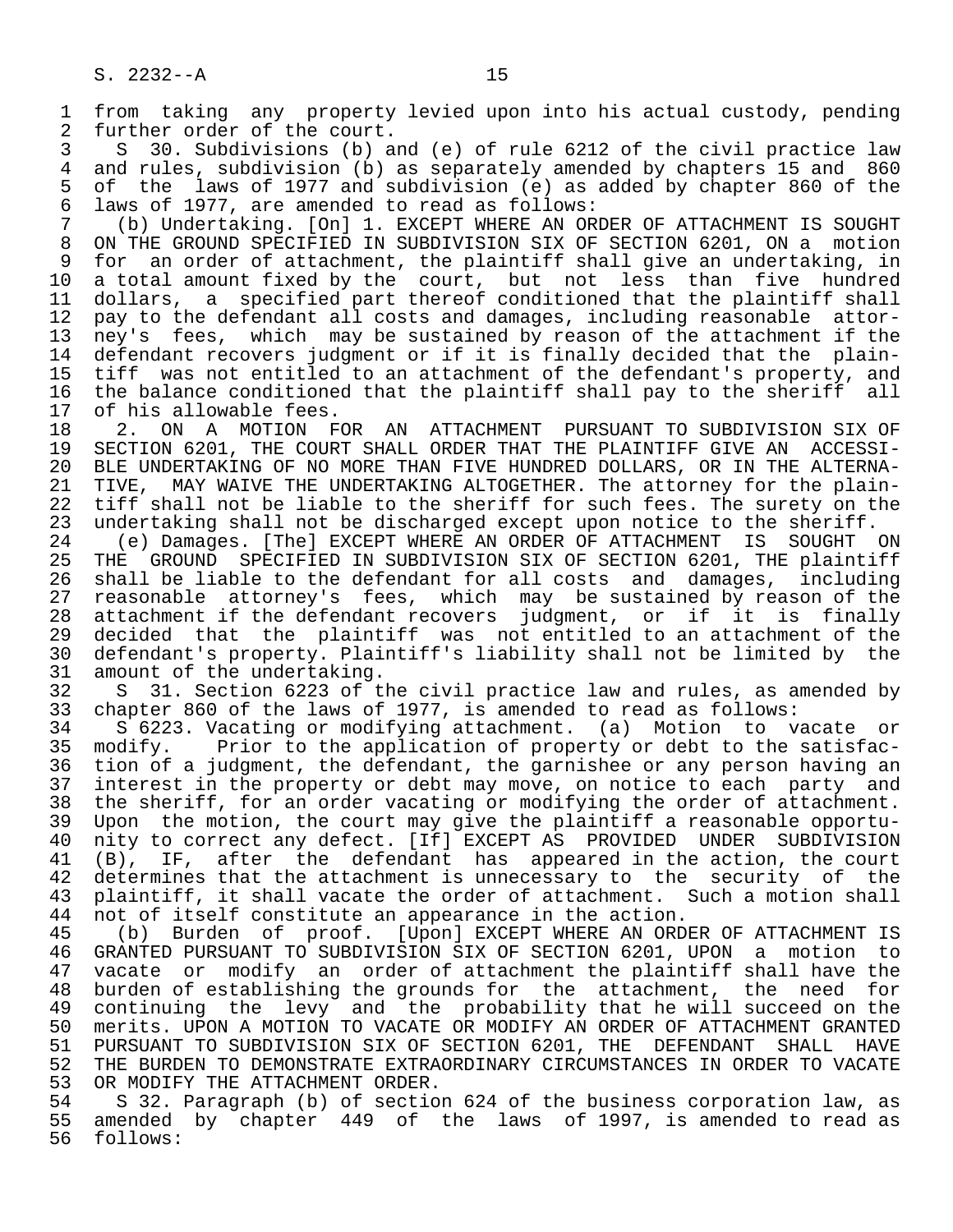1 (b) Any person who shall have been a shareholder of record of a corpo- 2 ration, OR WHO IS OR SHALL HAVE BEEN A LABORER, SERVANT OR EMPLOYEE,<br>3 upon at least five days' written demand shall have the right to examine 3 upon at least five days' written demand shall have the right to examine<br>4 in person or by agent or attorney, during usual business hours, its 4 in person or by agent or attorney, during usual business hours, its<br>5 minutes of the proceedings of its shareholders and record of sharehold- 5 minutes of the proceedings of its shareholders and record of sharehold- 6 ers and to make extracts therefrom for any purpose reasonably related to<br>7 such person's interest as a shareholder, LABORER, SERVANT OR EMPLOYEE. 7 such person's interest as a shareholder, LABORER, SERVANT OR EMPLOYEE.<br>8 Holders of voting trust certificates representing shares of the corpo-8 Holders of voting trust certificates representing shares of the corpo-<br>8 ration shall be regarded as shareholders for the purpose of this 9 ration shall be regarded as shareholders for the purpose of this<br>10 section. Any such agent or attorney shall be authorized in a writing 10 section. Any such agent or attorney shall be authorized in a writing<br>11 that satisfies the requirements of a writing under paragraph (b) of 11 that satisfies the requirements of a writing under paragraph (b) of<br>12 section 609 OF THIS ARTICLE (Proxies). A corporation requested to 12 section 609 OF THIS ARTICLE (Proxies). A corporation requested to 13 provide information pursuant to this paragraph shall make available such<br>14 information in written form and in any other format in which such inforinformation in written form and in any other format in which such infor- 15 mation is maintained by the corporation and shall not be required to 16 provide such information in any other format. If a request made pursuant<br>17 to this paragraph includes a request to furnish information regarding 17 to this paragraph includes a request to furnish information regarding<br>18 beneficial owners, the corporation shall make available such information 18 beneficial owners, the corporation shall make available such information<br>19 in its possession regarding beneficial owners as is provided to the 19 in its possession regarding beneficial owners as is provided to the<br>20 corporation by a registered broker or dealer or a bank, association or 20 corporation by a registered broker or dealer or a bank, association or<br>21 other entity that exercises fiduciary powers in connection with the 21 other entity that exercises fiduciary powers in connection with the<br>22 forwarding of information to such owners. The corporation shall not be 22 forwarding of information to such owners. The corporation shall not be<br>23 required to obtain information about beneficial owners not in its 23 required to obtain information about beneficial owners not in its<br>24 possession.

24 possession.<br>25 S 33. S 25 S 33. Section 630 of the business corporation law, paragraph (a) as 26 amended by chapter 212 of the laws of 1984, paragraph (c) as amended by<br>27 chapter 746 of the laws of 1963, is amended to read as follows: 27 chapter 746 of the laws of 1963, is amended to read as follows:<br>28 S 630. Liability of shareholders for wages due to laborers, se 28 S 630. Liability of shareholders for wages due to laborers, servants or employees.

29 employees.<br>30 (a) The ten large 30 (a) The ten largest shareholders, as determined by the fair value of 31 their beneficial interest as of the beginning of the period during which<br>32 the unpaid services referred to in this section are performed, of every 32 the unpaid services referred to in this section are performed, of every<br>33 corporation (other than an investment company registered as such under 33 corporation (other than an investment company registered as such under<br>34 an act of congress entitled "Investment Company Act of 1940"), no shares 34 an act of congress entitled "Investment Company Act of 1940"), no shares 35 of which are listed on a national securities exchange or regularly quot-<br>36 ed in an over-the-counter market by one or more members of a national or 36 ed in an over-the-counter market by one or more members of a national or<br>37 an affiliated securities association, shall jointly and severally be 37 an affiliated securities association, shall jointly and severally be 38 personally liable for all debts, wages or salaries due and owing to any<br>39 of its laborers, servants or emplovees other than contractors, for 39 of its laborers, servants or employees other than contractors, for<br>40 services performed by them for such corporation. [Before such laborer, 40 services performed by them for such corporation. [Before such laborer,<br>41 servant or employee shall charge such shareholder for such services, he 41 servant or employee shall charge such shareholder for such services, he<br>42 shall give notice in writing to such shareholder that he intends to hold 42 shall give notice in writing to such shareholder that he intends to hold<br>43 him liable under this section. Such notice shall be given within one 43 him liable under this section. Such notice shall be given within one<br>44 hundred and eighty days after termination of such services, except that 44 hundred and eighty days after termination of such services, except that<br>45 if, within such period, the laborer, servant or employee demands an if, within such period, the laborer, servant or employee demands an 46 examination of the record of shareholders under paragraph (b) of section<br>47 624 (Books and records; right of inspection, prima facie evidence), such 47 624 (Books and records; right of inspection, prima facie evidence), such<br>48 notice may be given within sixty days after he has been given the oppor- 48 notice may be given within sixty days after he has been given the oppor- 49 tunity to examine the record of shareholders. An action to enforce such<br>50 liability shall be commenced within ninety days after the return of an 50 liability shall be commenced within ninety days after the return of an<br>51 execution unsatisfied against the corporation upon a judgment recovered 51 execution unsatisfied against the corporation upon a judgment recovered<br>52 against it for such services.] 52 against it for such services.]<br>53 (b) For the purposes of this

 53 (b) For the purposes of this section, wages or salaries shall mean all 54 compensation and benefits payable by an employer to or for the account<br>55 of the employee for personal services rendered by such employee INCLUD-55 of the employee for personal services rendered by such employee INCLUD-<br>56 ING ANY CONCOMITANT LIOUIDATED DAMAGES, PENALTIES, INTEREST, ATTORNEY'S ING ANY CONCOMITANT LIQUIDATED DAMAGES, PENALTIES, INTEREST, ATTORNEY'S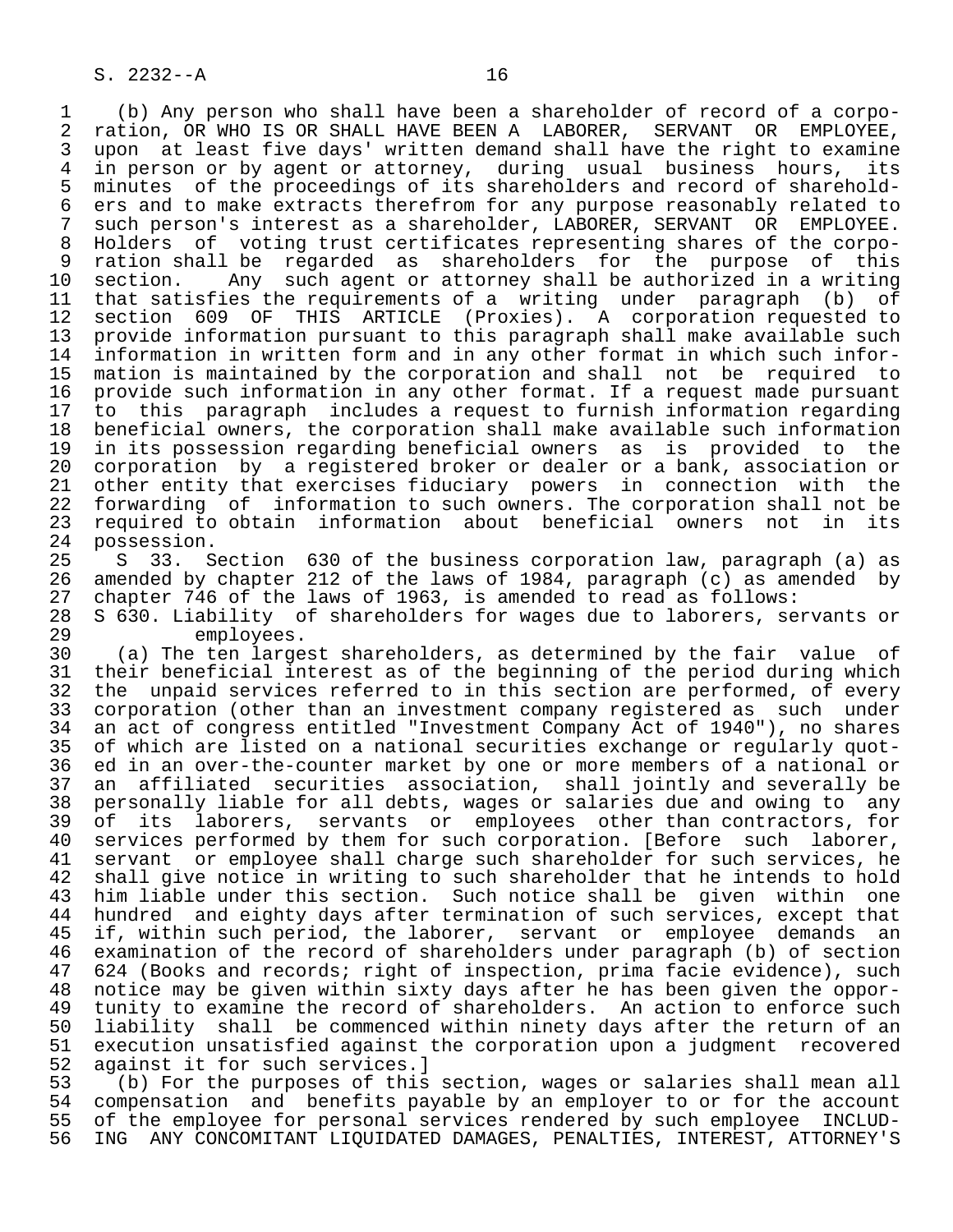1 FEES OR COSTS. These shall specifically include but not be limited to<br>2 salaries, overtime, vacation, holiday and severance pav; emplover 2 salaries, overtime, vacation, holiday and severance pay; employer<br>3 contributions to or payments of insurance or welfare benefits; employer 3 contributions to or payments of insurance or welfare benefits; employer<br>4 contributions to pension or annuity funds; and any other moneys properly 4 contributions to pension or annuity funds; and any other moneys properly<br>5 due or payable for services rendered by such employee. 5 due or payable for services rendered by such employee.<br>6 (c) A shareholder who has paid more than his pro rate

 6 (c) A shareholder who has paid more than his pro rata share under this 7 section shall be entitled to contribution pro rata from the other share-<br>8 holders liable, under this section with respect to the excess so paid. 8 holders liable under this section with respect to the excess so paid,<br>8 over and above his pro rata share, and may sue them jointly or severally 9 over and above his pro rata share, and may sue them jointly or severally<br>10 or any number of them to recover the amount due from them. Such recov-10 or any number of them to recover the amount due from them. Such recov-<br>11 erv may be had in a separate action. As used in this paragraph, "pro 11 ery may be had in a separate action. As used in this paragraph, "pro<br>12 rata" means in proportion to beneficial share interest. Before a share-12 rata" means in proportion to beneficial share interest. Before a share-<br>13 holder may claim contribution from other shareholders under this para-13 holder may claim contribution from other shareholders under this para-<br>14 graph, he shall[, unless they have been given notice by a laborer, servgraph, he shall[, unless they have been given notice by a laborer, serv-15 ant or employee under paragraph (a),] give them notice in writing that<br>16 he intends to hold them so liable to him. Such notice shall be given by 16 he intends to hold them so liable to him. Such notice shall be given by<br>17 him within twenty days after the date that Inotice was given to him byl 17 him within twenty days after the date that [notice was given to him by]<br>18 HE BECAME AWARE THAT a laborer, servant or employee MAY SEEK TO HOLD HIM 18 HE BECAME AWARE THAT a laborer, servant or employee MAY SEEK TO HOLD HIM<br>19 LIABLE under paragraph (a). 19 LIABLE under paragraph (a).<br>20 S 34. Subdivision (c) of

20 S 34. Subdivision (c) of section 609 of the limited liability company<br>21 law, as added by chapter 537 of the laws of 2014, is amended to read as 21 law, as added by chapter 537 of the laws of 2014, is amended to read as

22 follows:<br>23 (c) No 23 (c) Notwithstanding the provisions of subdivisions (a) and (b) of this 24 section, the ten members with the largest percentage ownership interest,<br>25 as determined as of the beginning of the period during which the unpaid as determined as of the beginning of the period during which the unpaid 26 services referred to in this section are performed, of every limited<br>27 liability company, shall jointly and severally be personally liable for 27 liability company, shall jointly and severally be personally liable for<br>28 all debts, wages or salaries due and owing to any of its laborers, serv-28 all debts, wages or salaries due and owing to any of its laborers, serv-<br>29 ants or employees, for services performed by them for such limited 29 ants or employees, for services performed by them for such limited<br>30 liability company. [Before such laborer, servant or employee shall 30 liability company. [Before such laborer, servant or employee shall 31 charge such member for such services, he or she shall give notice in<br>32 writing to such member that he or she intends to hold such member liable 32 writing to such member that he or she intends to hold such member liable<br>33 under this section. Such notice shall be given within one hundred eighty 33 under this section. Such notice shall be given within one hundred eighty<br>34 days after termination of such services. An action to enforce such 34 days after termination of such services. An action to enforce such<br>35 liability shall be commenced within ninety days after the return of an 31 days areer commented within ninety days after the return of an<br>36 execution unsatisfied against the limited liability company upon a judg- 36 execution unsatisfied against the limited liability company upon a judg- 37 ment recovered against it for such services.] A member who has paid more 38 than his or her pro rata share under this section shall be entitled to<br>39 contribution pro rata from the other members liable under this section 39 contribution pro rata from the other members liable under this section<br>40 with respect to the excess so paid, over and above his or her pro rata 40 with respect to the excess so paid, over and above his or her pro rata<br>41 share, and may sue them jointly or severally or any number of them to 41 share, and may sue them jointly or severally or any number of them to<br>42 recover the amount due from them. Such recovery may be had in a separate 42 recover the amount due from them. Such recovery may be had in a separate<br>43 action. As used in this subdivision, "pro rata" means in proportion to 43 action. As used in this subdivision, "pro rata" means in proportion to<br>44 percentage ownership interest. Before a member may claim contribution 44 percentage ownership interest. Before a member may claim contribution<br>45 from other members under this section, he or she shall give them notice from other members under this section, he or she shall give them notice 46 in writing that he or she intends to hold them so liable to him or her.<br>47 S 35. Section 1102 of the limited liability company law is amended b 47 S 35. Section 1102 of the limited liability company law is amended by<br>48 adding a new subdivision (e) to read as follows:

 48 adding a new subdivision (e) to read as follows: 49 (E) ANY PERSON WHO IS OR SHALL HAVE BEEN A LABORER, SERVANT OR EMPLOY-<br>50 EE OF A LIMITED LIABILITY COMPANY, UPON AT LEAST FIVE DAYS' WRITTEN 50 EE OF A LIMITED LIABILITY COMPANY, UPON AT LEAST FIVE DAYS' WRITTEN<br>51 DEMAND SHALL HAVE THE RIGHT TO EXAMINE IN PERSON OR BY AGENT OR ATTOR-51 DEMAND SHALL HAVE THE RIGHT TO EXAMINE IN PERSON OR BY AGENT OR ATTOR-<br>52 NEY, DURING USUAL BUSINESS HOURS, RECORDS DESCRIBED IN PARAGRAPH TWO OF 52 NEY, DURING USUAL BUSINESS HOURS, RECORDS DESCRIBED IN PARAGRAPH TWO OF<br>53 SUBDIVISION (A) OF THIS SECTION THROUGHOUT THE PERIOD OF TIME DURING 53 SUBDIVISION (A) OF THIS SECTION THROUGHOUT THE PERIOD OF TIME DURING<br>54 WHICH SUCH LABORER, SERVANT OR EMPLOYEE PROVIDED SERVICES TO SUCH COMPA-54 WHICH SUCH LABORER, SERVANT OR EMPLOYEE PROVIDED SERVICES TO SUCH COMPA-<br>55 NY. A COMPANY REOUESTED TO PROVIDE INFORMATION PURSUANT TO THIS PARA-55 NY. A COMPANY REQUESTED TO PROVIDE INFORMATION PURSUANT TO THIS PARA-<br>56 GRAPH SHALL MAKE AVAILABLE SUCH RECORDS IN WRITTEN FORM AND IN ANY OTHER 56 GRAPH SHALL MAKE AVAILABLE SUCH RECORDS IN WRITTEN FORM AND IN ANY OTHER